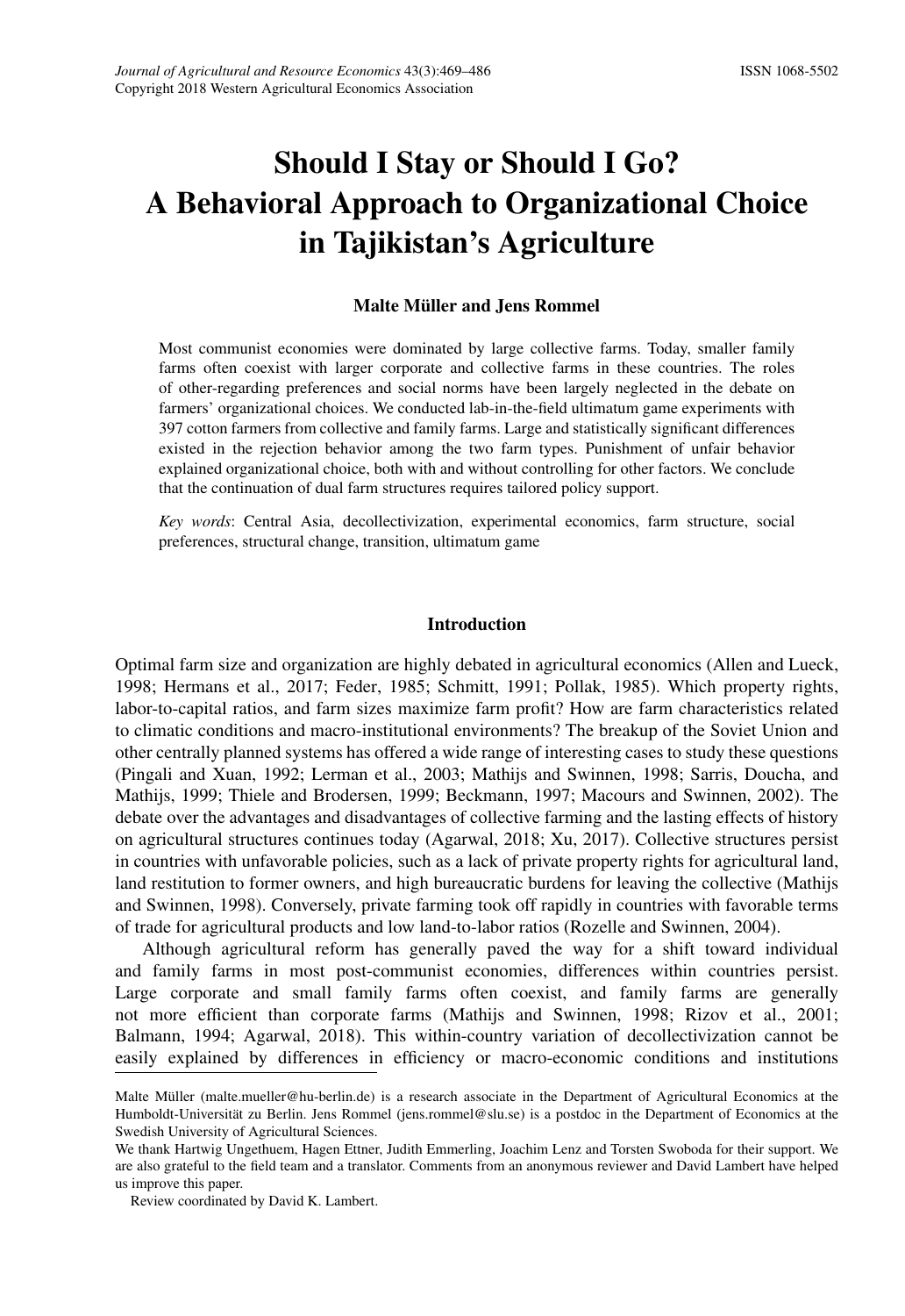[\(Mathijs and Swinnen,](#page-16-5) [2001;](#page-16-5) [Thiele and Brodersen,](#page-17-3) [1999\)](#page-17-3), and it remains an open question as to which factors drive farmers' organizational choices within a country.

Individual and household characteristics, as well as motivational factors, may affect organizational choice in agriculture [\(Rizov et al.,](#page-16-4) [2001;](#page-16-4) [Nilsson, Hansson, and Lagerkvist,](#page-16-6) [2017\)](#page-16-6). However, individuals' behavior also depends on the actions and preferences of others. Humans do not necessarily act selfishly, and concerns regarding fairness and equity matter [\(Fehr and Falk,](#page-14-1) [2002\)](#page-14-1). Recent economic models incorporate so-called "social preferences," also termed "otherregarding preferences," "inequity aversion," or "fairness concerns" in the literature [\(Bolton and](#page-13-4) [Ockenfels,](#page-13-4) [2000;](#page-13-4) [Fehr and Schmidt,](#page-14-2) [1999;](#page-14-2) [Platteau,](#page-16-7) [2000;](#page-16-7) [Rabin,](#page-16-8) [1993\)](#page-16-8). Social preferences are context-dependent [\(Fehr and Falk,](#page-14-1) [2002\)](#page-14-1) and differ across and within cultures [\(Fischbacher, Gächter,](#page-14-3) [and Fehr,](#page-14-3) [2001;](#page-14-3) [Henrich et al.,](#page-14-4) [2004\)](#page-14-4). To date, little is known about the role of social preferences in agriculture [\(Colen et al.,](#page-14-5) [2016;](#page-14-5) [Viceisza,](#page-17-6) [2016\)](#page-17-6).

This paper investigates the role of social preferences on the persistence of dual farm structures. Evaluating Tajikistan, a former Soviet republic that experienced a rather recent partial shift from collectivized agriculture to family farming (particularly in cotton production) [\(Hierman and](#page-15-2) [Nekbakhtshoev,](#page-15-2) [2018;](#page-15-2) [Hofman and Visser,](#page-15-3) [2014\)](#page-15-3), we study the organizational choice of cotton farmers in a post-collectivization environment.

#### Decollectivization in Agriculture and the Role of Social Preferences

In communist economies, agriculture is typically organized in large, state-controlled production collectives. These farms are often inefficient [\(Rozelle and Swinnen,](#page-17-5) [2004;](#page-17-5) [Mathijs and Swinnen,](#page-16-5) [2001\)](#page-16-5). Specifically, some researchers have argued that family farms have a transaction cost advantage compared to collectives: the costs of monitoring labor, which may reduce other economies of scale in production, are assumed to be lower for family farms [\(Schmitt,](#page-17-1) [1991;](#page-17-1) [Pollak,](#page-16-0) [1985;](#page-16-0) [Allen and Lueck,](#page-13-0) [1998;](#page-13-0) [Sarris, Doucha, and Mathijs,](#page-17-2) [1999;](#page-17-2) [Deininger,](#page-14-6) [1995;](#page-14-6) [Beckmann,](#page-13-1) [1997\)](#page-13-1). In addition, farm workers on state-owned farms face a lack of incentives, as they are rarely paid according to their actual labor input, productivity, or farm profits [\(Rozelle and Swinnen,](#page-17-5) [2004\)](#page-17-5). After the breakup of the Soviet Union, most countries privatized land and other production factors. Stateowned farms were dissolved or restructured. Frequently, introducing individual farms and private property rights led to an increase in gross agricultural productivity [\(Macours and Swinnen,](#page-16-3) [2002,](#page-16-3) [2000\)](#page-16-9). Yet there is considerable heterogeneity among countries [\(Mathijs and Swinnen,](#page-16-2) [1998\)](#page-16-2), and collectives continued to exist in several countries for several years after reform [\(Sarris, Doucha, and](#page-17-2) [Mathijs,](#page-17-2) [1999;](#page-17-2) [Lerman et al.,](#page-15-1) [2003;](#page-15-1) [Csaki and Lerman,](#page-14-7) [2000\)](#page-14-7). To explain this phenomenon, the literature distinguishes between macro-level institutional and biophysical factors and micro-level factors at the farm.

Farms with low labor-to-capital ratios that also employ modern technology are more likely to stay in business. [Mathijs and Swinnen](#page-16-2) [\(1998\)](#page-16-2) showed that collective farms with high initial productivity are less likely to dissolve. Organizational choice also depends on land ownership and biophysical conditions. If land ownership is fragmented and the landscape is scattered, smaller family farms can economize on organizational and monitoring costs, giving them an advantage over collective farms [\(Mathijs and Swinnen,](#page-16-2) [1998;](#page-16-2) [Rizov et al.,](#page-16-4) [2001\)](#page-16-4).

If there is a critical mass of farmers willing to exit, a collective may be dissolved. [Petrick](#page-16-10) [and Carter](#page-16-10) [\(2009\)](#page-16-10) showed that internal and external tipping points are important drivers of decollectivization. In addition, external factors, such as the availability of rural services and linkages to markets, critically affect organizational choice. Collective farms exhibit positive economies of scale in risk management [\(Carter,](#page-13-5) [1987\)](#page-13-5) and marketing as well as information and credit procurement through stronger vertical integration and bargaining positions [\(Rizov et al.,](#page-16-4) [2001;](#page-16-4) [Mathijs and Swinnen,](#page-16-2) [1998\)](#page-16-2). Collective farms may offer services and infrastructures that would otherwise not be provided in structurally weak rural areas. Where collective structures serve as a safety net, starting an individual farm is a risky decision [\(Lerman, Csaki, and Feder,](#page-15-4) [2004\)](#page-15-4).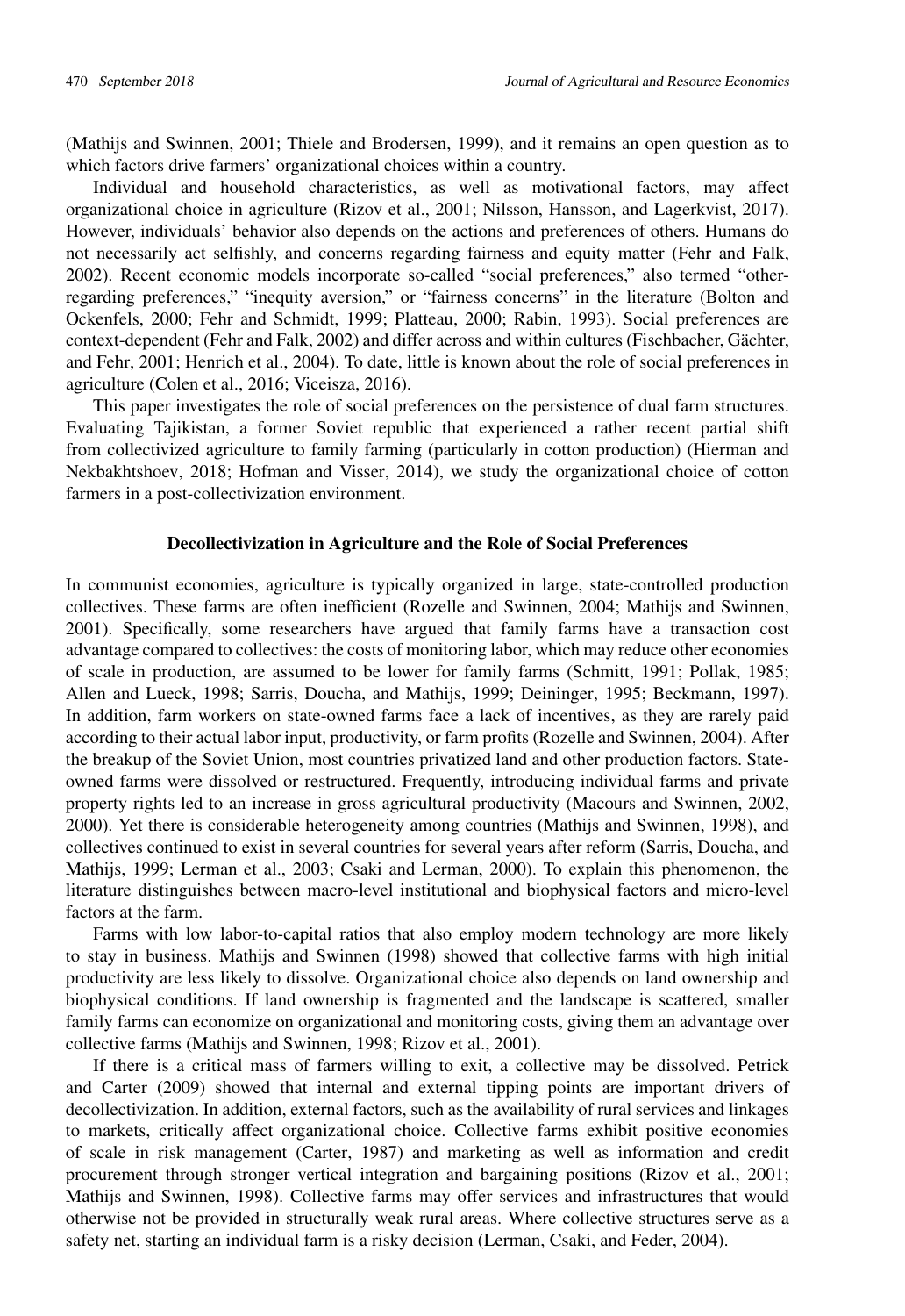The literature has also identified a number of individual and farm-level factors that drive farmers' organizational choice, such as farmers' human capital and specialization. Low education and farmspecific training and knowledge make farmers less likely to leave the collective. There may also be nonlinear relationships among education, age, and organizational choice [\(Rizov et al.,](#page-16-4) [2001\)](#page-16-4). Young and old farmers stay in the collective, whereas middle-aged farmers are more likely to start individual farms. While education is generally positively associated with individualization, very well-educated farmers are more likely to leave agriculture to work in other sectors. In some cases, exited farmers leave their land with the collective and formally remain members [\(Rizov et al.,](#page-16-4) [2001\)](#page-16-4).

Social preferences and norms are important drivers of organizational choice in agriculture [\(Petrick and Carter,](#page-16-10) [2009;](#page-16-10) [Bezemer,](#page-13-6) [2002;](#page-13-6) [Hierman and Nekbakhtshoev,](#page-15-2) [2018\)](#page-15-2). Referring to decollectivization processes in the Czech Republic and Slovakia, [Bezemer](#page-13-6) [\(2002\)](#page-13-6) even argues that "preferences, beliefs and norms. . . define the outcome of the process of institutional choice for each type of decision maker" (p. 728). The importance of social preferences has been theoretically and empirically widely acknowledged in economics [\(Fehr and Schmidt,](#page-14-2) [1999;](#page-14-2) [Bolton and Ockenfels,](#page-13-4) [2000\)](#page-13-4). Economic experiments are increasingly used in the field to investigate differences in social preferences between groups and individuals [\(Carpenter and Seki,](#page-13-7) [2011\)](#page-13-7), in particular in collective resource management [\(Bouma, Bulte, and van Soest,](#page-13-8) [2008\)](#page-13-8). An increasing number of studies has been conducted with farmers in the field (e.g., [Moser and Mußhoff,](#page-16-11) [2016;](#page-16-11) [Gregg and Rolfe,](#page-14-8) [2017;](#page-14-8) [Müller, Rommel, and Kimmich,](#page-16-12) [2018;](#page-16-12) [Saenger et al.,](#page-17-7) [2013;](#page-17-7) [Bougherara et al.,](#page-13-9) [2017\)](#page-13-9). However, studies on farmers' social preferences are still rare (see [Viceisza,](#page-17-6) [2016\)](#page-17-6), and there has been a lack of empirical analysis to date on their impact on organizational choice in agriculture.

#### Transition of the Agricultural Sector in Tajikistan

Tajikistan is the poorest of the former Soviet republics and one of the poorest countries in the world in terms of per capita gross national income [\(Jahan,](#page-15-5) [2015\)](#page-15-5). Approximately 8.5 million people live in Tajikistan, and about 46.5% of the labor force is employed in agriculture [\(World Bank,](#page-17-8) [2015\)](#page-17-8). Agriculture is the main source of income for 70% of the rural population [\(Lerman,](#page-15-6) [2012b;](#page-15-6) [Lerman](#page-15-7) [and Sedik,](#page-15-7) [2008\)](#page-15-7). But geographical conditions limit agricultural production: Only 6.1% of the mountainous and arid country can be used as arable land [\(Food and Agriculture Organisation of](#page-14-9) [the United Nations,](#page-14-9) [2014\)](#page-14-9). Consequently, farmers can use on average only small amounts of land. As a legacy of Soviet times, the government sets centrally planned production targets for cotton, and farmers in large parts of the irrigated lands in the Ferghana Valley and in the southern Khatlon Province grow cotton [\(Van Atta,](#page-17-9) [2009\)](#page-17-9). After independence, Tajikistan experienced a decline of 55% in gross agricultural production, and yields continued to be low [\(Lerman and Sedik,](#page-15-7) [2008\)](#page-15-7). The economic turmoil that followed independence, aggravated by a civil war, led to an increase in the work force employed in agriculture, a decrease in labor productivity, and an increase in the labor-to-capital ratio [\(Rozelle and Swinnen,](#page-17-5) [2004\)](#page-17-5).

Agricultural policy reforms aimed to reorganize state-owned and -controlled farms into private enterprises. From 1992 onwards, several laws and presidential decrees initiated a land reform with the aim of privatizing land and farming [\(Lerman and Sedik,](#page-15-7) [2008;](#page-15-7) [Rowe,](#page-17-10) [2010;](#page-17-10) [Robinson et al.,](#page-16-13) [2008\)](#page-16-13). Although land is still formally owned by the state, legal mechanisms had been established by the end of the 1990s giving farmers individual land use rights by withdrawing land from collective farms [\(Hierman and Nekbakhtshoev,](#page-15-2)  $2018$  $2018$  $2018$ ).<sup>1</sup> However, markets for trading land use rights were introduced as late as 2012. Productivity and efficiency remain low, and Tajikistan has witnessed an individualization rather than a privatization of agriculture [\(Lerman,](#page-15-8) [2012a;](#page-15-8) [Hofman and Visser,](#page-15-3) [2014\)](#page-15-3).

<span id="page-2-0"></span><sup>&</sup>lt;sup>1</sup> As in many other former Soviet republics, private farming was formerly possible only on so-called household plots. These relatively small plots were predominately used for subsistence farming [\(Rozelle and Swinnen,](#page-17-5) [2004\)](#page-17-5). In Tajikistan, these plots are also known as "presidential land" or "kitchen gardens." They have an important role in ensuring food security [\(Robinson et al.,](#page-16-13) [2008;](#page-16-13) [Rowe,](#page-17-10) [2010\)](#page-17-10).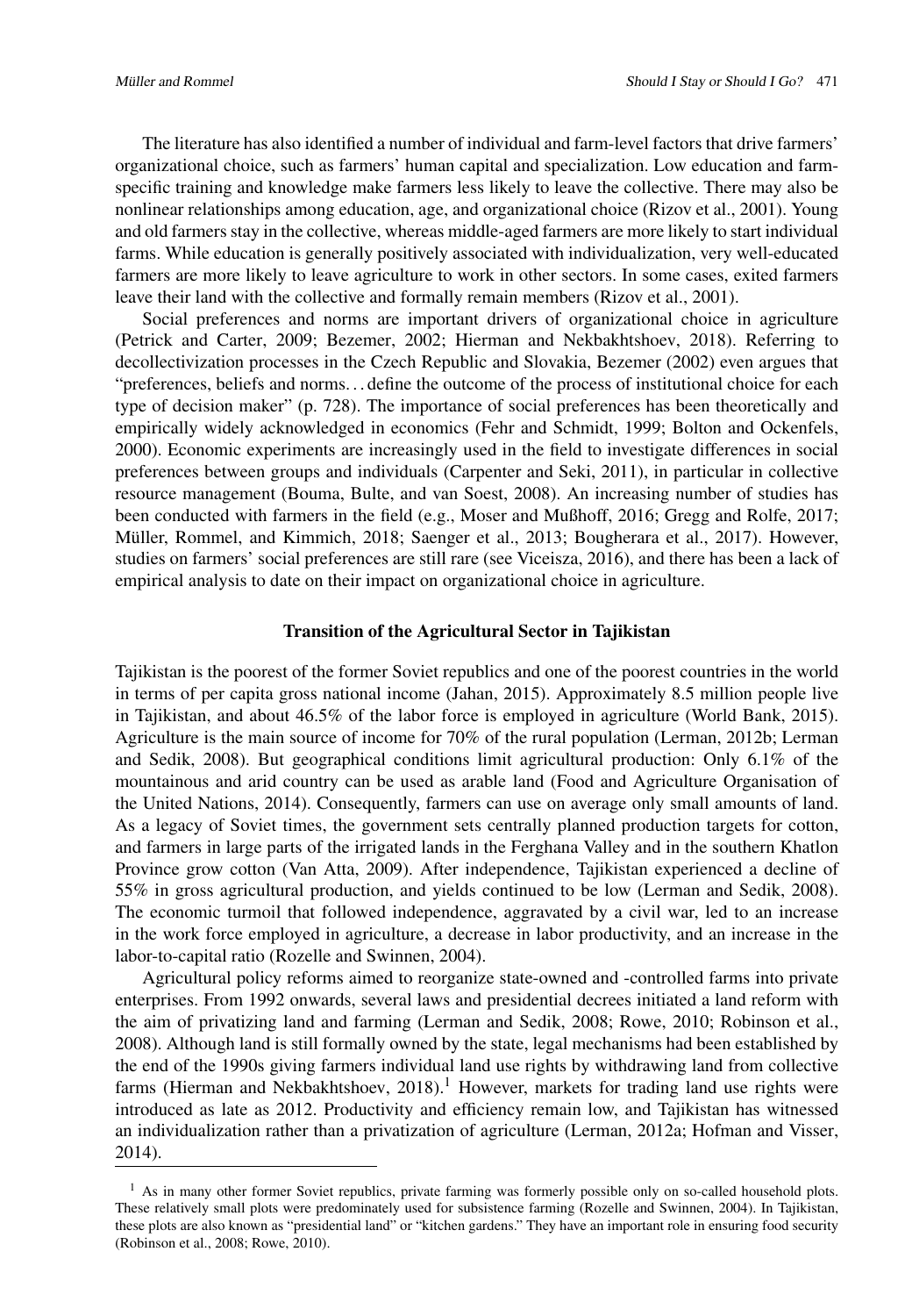Three farm types can be distinguished in Tajikistan: The 2002 law on dehkan farms recognizes individual, family and collective dehkan farms [\(Lerman,](#page-15-8) [2012a\)](#page-15-8).<sup>[2](#page-3-0)</sup> In Article 3 of the 2002 law on dehkan farms, the term is used to define a private farm (being either an individual, family, or collective dehkan farm) and to differentiate it from state-owned corporations and household plots (see [Robinson et al.,](#page-16-13) [2008\)](#page-16-13). Farm sizes have decreased in Tajikistan, and the country has witnessed an increase in demand for rural services such as agricultural extension and marketing. Although rural services provisions are still low, similar to other transitional economies, cooperatives play an increasingly important role in improving access to services (e.g., in machinery pools or input and output marketing) [\(Deininger,](#page-14-6) [1995;](#page-14-6) [Markelova et al.,](#page-16-14) [2009;](#page-16-14) [Lerman,](#page-15-9) [2013\)](#page-15-9). Farmers freely choose to provide or buy services, and they can engage in these new hybrid arrangements to enhance their farm's efficiency [\(Putterman and DiGiorgio,](#page-16-15) [1985;](#page-16-15) [Rizov et al.,](#page-16-4) [2001\)](#page-16-4).

Farmers can freely choose their farm type, and farmers are well aware of this opportunity [\(Hierman and Nekbakhtshoev,](#page-15-2) [2018\)](#page-15-2). However, leaving the collective and starting an individual farm is generally associated with some difficulties [\(Mathijs and Swinnen,](#page-16-2) [1998\)](#page-16-2). Often, collective farms remain under strong central management, democratic governance structures are only weakly established, and there is a lack of individual incentives to invest effort [\(Lerman,](#page-15-10) [2015;](#page-15-10) [Lerman, Csaki, and Feder,](#page-15-4) [2004\)](#page-15-4). In many cases, collective farm managers are trying to prevent individualization [\(Van Atta,](#page-17-11) [1994;](#page-17-11) [Amelina,](#page-13-10) [2000\)](#page-13-10). In Tajikistan, collective farm managers make it difficult for members to leave the collective by assigning only marginal land to members seeking to exit the collective [\(Kassam,](#page-15-11) [2011;](#page-15-11) [Hierman and Nekbakhtshoev,](#page-15-2) [2018\)](#page-15-2). Especially in cotton production, strategic debts of collectives for ginneries are a barrier to exit because farmers who want to leave the collective have to first pay their share of the debt. Collective farm managers use these debts to maintain the status quo [\(Kassam,](#page-15-11) [2011\)](#page-15-11).

Generally speaking, farmers will leave the collective farm if the benefits exceed the costs [\(Mathijs and Swinnen,](#page-16-2) [1998\)](#page-16-2). In Tajikistan, there is some heterogeneity regarding the individualization of agriculture. Particularly in the mountainous regions, there is already a large share of individual farms, while decollectivization is taking place at a slower pace in the cottonproducing, irrigated flat areas [\(Hierman and Nekbakhtshoev,](#page-15-2) [2018;](#page-15-2) [Hofman and Visser,](#page-15-3) [2014\)](#page-15-3). Cotton production in Central Asia is marked by a low degree of mechanization and a high laborto-capital ratio compared to that in other parts of the world [\(Pomfret,](#page-16-16) [2002\)](#page-16-16). However, even under these conditions, collective farms coexist alongside individual and family farms within the same region. Geographic and institutional factors are thus not sufficient to explain farmers' organizational choice. The organizational-behavior literature has argued that exit from organizations is more likely to occur if procedural justice is perceived to be unfair [\(Turnley and Feldman,](#page-17-12) [1999\)](#page-17-12), and economic experiments have supported these claims by showing that autocratic leadership makes an individual's exit from a group more likely [\(Van Vugt et al.,](#page-17-13) [2004\)](#page-17-13). In what follows, we describe our empirical approach to study the role of fairness norms and punishment behavior on farmers' decisions to either leave or stay in a collective.

#### The Ultimatum Game and Implementation in the Field

To elicit differences in fairness preferences, we conducted an experiment based on the ultimatum game [\(Güth, Schmittberger, and Schwarze,](#page-14-10) [1982\)](#page-14-10). In the ultimatum game, there are two players: The proposer can offer any split of a predetermined amount of money. The responder decides whether to accept the proposed split. If the responder accepts the proposal, the proposer's decision is implemented; if the responder rejects the proposal, neither of the players receives a payoff. The equilibrium solution for rational and selfish players is that the proposer offers the smallest possible amount and the responder accepts any offer greater than 0. This equilibrium is rarely found in empirical studies [\(Henrich et al.,](#page-14-4) [2004;](#page-14-4) [Cardenas and Carpenter,](#page-13-11) [2008\)](#page-13-11). Typically, proposers

<span id="page-3-0"></span><sup>2</sup> Dehkan means "peasant" in Tajik.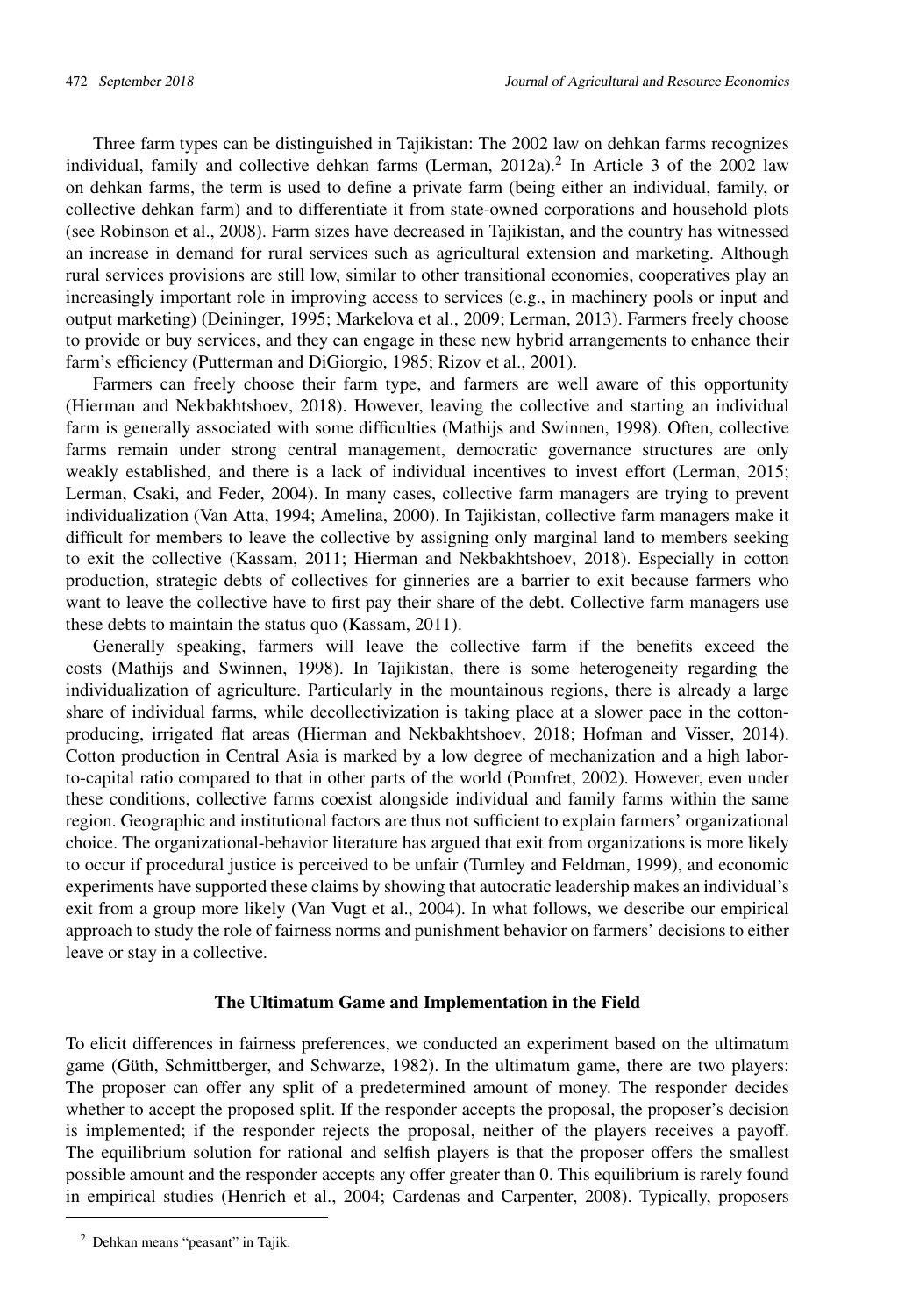offer relatively high shares, and responders often reject small offers that are greater than 0. Some researchers have argued that norms of fairness drive this behavior, or, as [Gintis](#page-14-11) [\(2004\)](#page-14-11) puts it, "In fact, responders reject positive offers because they are angry at being treated unfairly, and they are willing to pay... to hurt the person who perpetrated this unfairness" (p. 64). The ultimatum game has been widely used to investigate fairness norms across groups and cultures, and the vast majority of studies confirm that people offer greater shares and reject more offers than predicted [\(Chuah et al.,](#page-13-12) [2007;](#page-13-12) [Henrich,](#page-14-12) [2000;](#page-14-12) [Henrich et al.,](#page-14-13) [2001,](#page-14-13) [2004;](#page-14-4) [Solnick,](#page-17-14) [2001\)](#page-17-14).

We propose a correlation between farmers' behavior in the ultimatum game and their organizational choices. In Tajikistan, collective farms are marked by a lack of incentives to invest effort, and shirking prevails [\(Lerman,](#page-15-10) [2015\)](#page-15-10). In addition, there is only weak democratic governance, and procedural justice may be perceived as unfair. Farmers who want to leave the collective must be willing to oppose (reject) decisions of proposers that are unfair, where "unfair" typically refers to offers of 20% or less in the ultimatum game [\(Henrich et al.,](#page-14-4) [2004\)](#page-14-4). Farmers who perceive a decision to be unfair must be willing to enforce their interest at a cost. These costs may be direct (e.g., a group benefit is not realized) or indirect (opposition may cause social isolation or retaliation) (see [Mathijs](#page-16-2) [and Swinnen,](#page-16-2) [1998\)](#page-16-2). While some farmers may be willing to confront these costs, others may not. We assumed that farmers who have left the collective would show a higher propensity to reject offers in the ultimatum game than farmers who are still engaged in the collective. Proposers may anticipate rejections and may therefore adjust their strategies accordingly. In our case, we expected that being paired with a family farmer within a cooperative group would increase offers.

Because farmers belonging to family farms or collective farms may differ in various ways, we took great care to recruit only farmers for our study that were comparable in terms of key observable characteristics. To limit the impact of other variables—such as crops planted, geographic conditions, and land endowments [\(Hofman and Visser,](#page-15-3) [2014\)](#page-15-3)—we focused on cotton farmers in the Sughd and Khatlon provinces, the main agricultural production zones of Tajikistan.

In collaboration with a local non-government organization (NGO), and using a geographical stratification, we randomly selected 17 farmer groups (6 in Khatlon and 11 in Sughd, proportional to the number of groups the NGO works with). Our sample was also stratified by farm organization. There were nine collective farms (Group 1 in Table [1B\)](#page-7-0) for which land was pooled, jointly farmed, and residual claims were distributed proportionate to equity. Most shareholders were employed by the collective farm (we focused our analysis only on active shareholders). Employees were paid in kind and in cash. Managers are elected at annual meetings, and each member has one vote.

In addition to farmers from collectives, we recruited individual dehkan farmers from eight cooperative groups (Group 2 in Table [1B\)](#page-7-0). In these groups, farmers receive extension services and jointly organize activities, such as input supply and output marketing. However, they are more informally organized than traditional service and marketing cooperatives. More importantly, the degree of integration is much lower than in collective farms: Land is not pooled, and farming is organized individually. Per capita land endowments do not differ significantly across the two groups (e.g., "Land owned" in Table [1B\)](#page-7-0), and the main difference is the organization of production (i.e., collective versus individual farming).  $3$ 

We conducted the experiment in 17 sessions from September to October 2015. Participants were either members of a collective farm or of a cooperative group. In total, the analysis uses data from 397 farmers.[4](#page-4-1) Participation was voluntary, and participants were free to leave at any time. Our stratification ensured that half of the farmers came from a collective farm  $(N = 198)$ , and half were

<span id="page-4-0"></span><sup>&</sup>lt;sup>3</sup> In our sample, there is an overproportionate share of collective farms from Sughd. The share of collective farms from Khatlon is below the population average. Consequently, the sample sizes for individual farms in Sughd and for collective farms in Khatlon are small, which decreases the statistical power of tests in the respective subsamples.

<span id="page-4-1"></span><sup>&</sup>lt;sup>4</sup> In total, we recruited 407 people for participation. Three subjects were younger than 18, and two subjects left before the start of the experiment, leaving 402 subjects who started the experiment. Five people left during the experiment.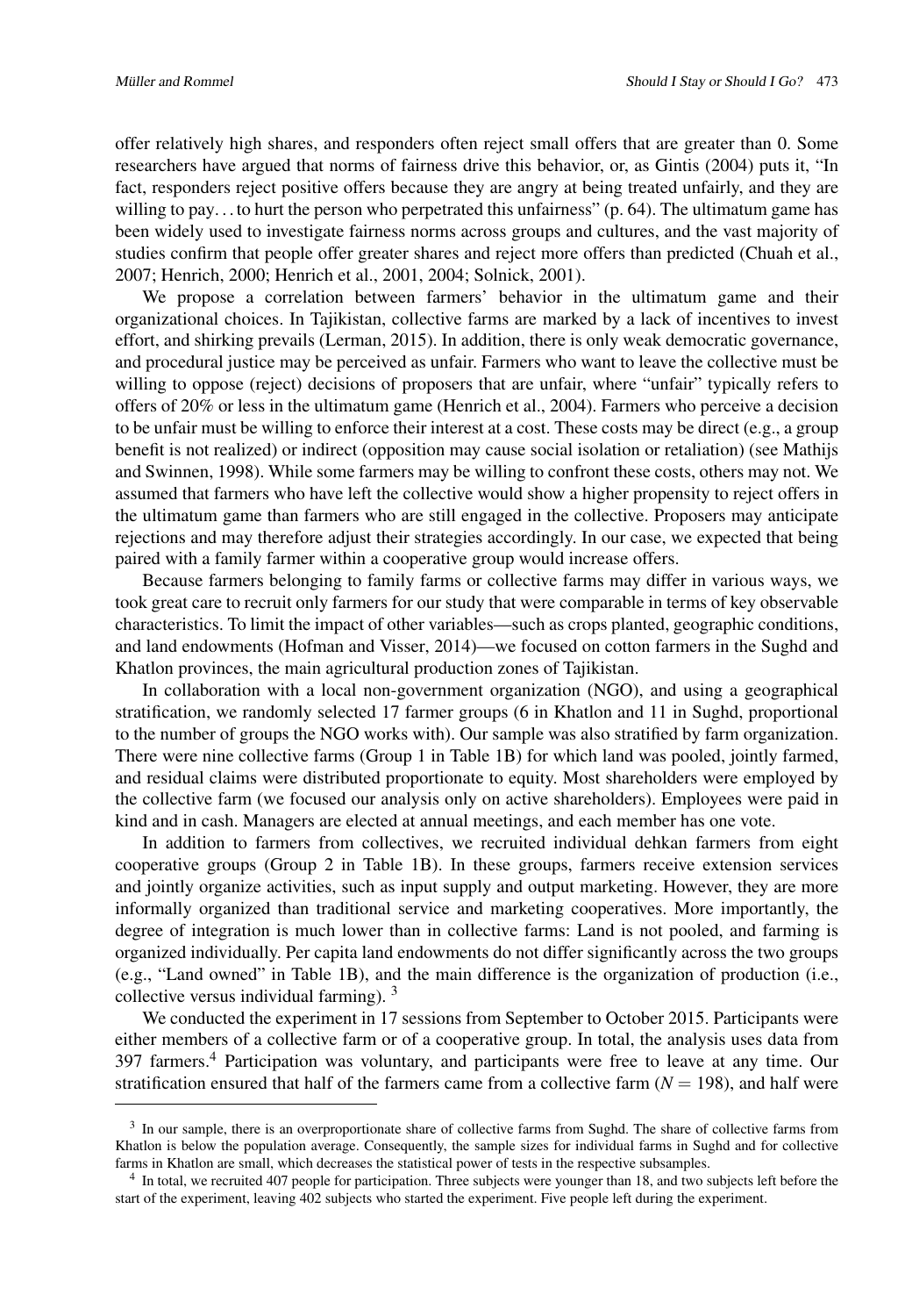individual farmers ( $N = 199$ ). The experiment was conducted with paper and pen.<sup>[5](#page-5-0)</sup> Every session started with a welcome note and general instructions on the ultimatum game. Several examples were used to ensure comprehension. Participants were randomly assigned to either the proposer or the responder roles by means of a randomly distributed identification number. There were no systematic differences between the two groups (see Table S1 in the online supplement).

Proposers could suggest any integer allocation of 40 Tajikistani Somoni (TJS)<sup>[6](#page-5-1)</sup> between themselves and a randomly matched responder from the same session by ticking the proposed allocation on a sheet of paper (see the online supplement (www.jareonline.org) for experimental protocols and materials). Responders received the sheet, learned about the proposed allocation, and could either accept or reject the offer. All decisions were incentivized, and participants received their payoffs in a closed envelope after the experiment. The experimental protocol ensured that all decisions and payments were made privately and anonymously.

After the experiment and before receiving the payoffs, participants were asked to complete a short questionnaire that took approximately 20–25 minutes. The questionnaire included basic questions on participants' socioeconomic backgrounds, education, household and farm characteristics, and attitudes. The questionnaire was available in both Tajik and Uzbek. There were small differences in the questionnaire for individual and collective farms. Because Tajikistan had recently been engaged in a civil war, we also included questions on conflict exposure, which may have had an impact on social preferences and cooperation more generally [\(Bauer et al.,](#page-13-13) [2016;](#page-13-13) [Cassar,](#page-13-14) [Grosjean, and Whitt,](#page-13-14) [2013\)](#page-13-14). Because the questionnaire contained sensitive elements, it was selfadministered, and field staff were trained to ensure anonymity. This was also done to minimize interviewer effects but resulted in some missing observations.

#### Results

#### *Differences among Farm Types*

We began our analysis by investigating differences between farmers from collective and individual farms (Table [1B\)](#page-7-0). One-third of participants were female, and one-quarter of participants were ethnic Uzbeks. There were no notable differences for these two variables between the two farm types. Individual farmers were, on average, older and more educated. Approximately 58% of participants indicated that they suffered from the civil war ("Victimization dummy"). Farmers in collectives were more likely to have professional training in agriculture; they were also, on average, more experienced. Household wealth was introduced by means of an index based on principal component analysis [\(Filmer and Pritchett,](#page-14-14) [2001\)](#page-14-14). Here, we used the first two components ("Pca asset1" and "Pca asset2") and found that individual farm households had more assets on average. There were no statistically significant differences in land endowments ("Land owned"), and land endowments of our samples were close to figures found by [Lerman](#page-15-6) [\(2012b\)](#page-15-6). Individual farmers were more likely to have formal titles ("Certificate or land title"), have access to off-farm income ("Other income"), and be more optimistic regarding a future in farming ("No farmer in 5 years"). Although some differences were statistically significant, they were rather small in magnitude.

In addition to the variables described in Table [1A,](#page-6-0) we asked farmers from collectives about their perceived control over profit allocation and influence on decisions on a three-point scale (no influence, some influence, strong influence). Although farmers perceived their influence and freedom

<span id="page-5-0"></span><sup>5</sup> The ultimatum game was preceded by a dictator game. There were four treatments for this experiment. We tested for carry-over from these preceding experiments. We do not find evidence for an effect of dictator game treatments on the ultimatum game reported here. Results are available from the authors upon request. The experimental protocol ensured that subjects did not receive feedback or learn about the behavior of others until the end of both experiments.

<span id="page-5-1"></span><sup>6</sup> 40 TJS were a large monetary incentive, equivalent to approximately \$6 USD at the time of the study, which was approximately equal to four days' agricultural wages or one day's wage in other sectors [\(TAJSTAT,](#page-17-15) [2017\)](#page-17-15).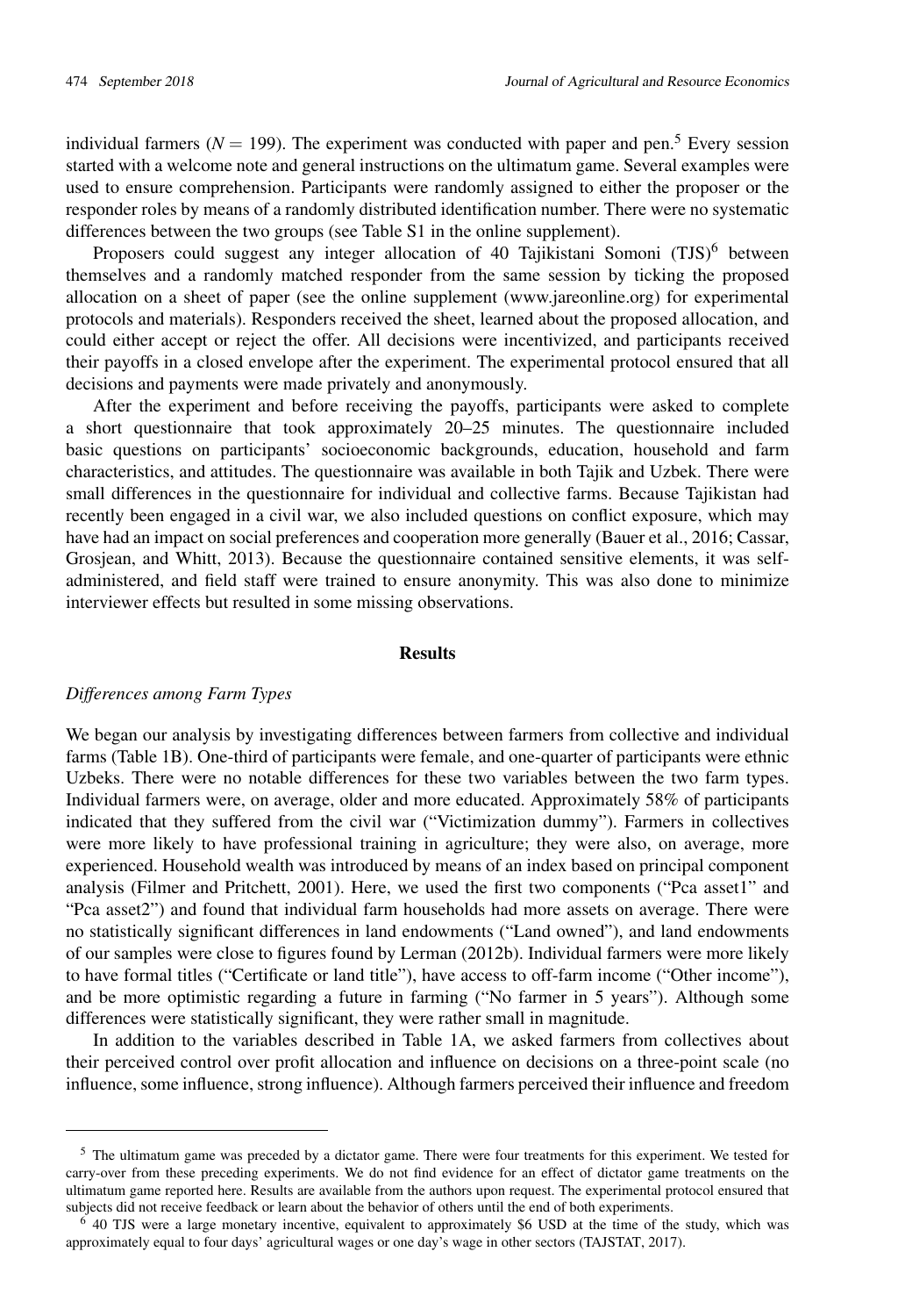| <b>Variable Name</b>      | <b>Description</b>                                                                                                                                                              |
|---------------------------|---------------------------------------------------------------------------------------------------------------------------------------------------------------------------------|
| Female                    | Indicator variable equal to 1 if female, and 0 otherwise                                                                                                                        |
| Age                       | Age in years                                                                                                                                                                    |
| Education                 | Years of education                                                                                                                                                              |
| Uzbek                     | Indicator variable equal to 1 if ethnic Uzbek, and 0 otherwise                                                                                                                  |
| Victimization             | Indicator variable equal to 1 if experienced some form of victimization during civil war, and 0<br>otherwise                                                                    |
| Agri. background          | Indicator variable equal to 1 if profession as a farmer, agronomist, biologist, or "obtschi"<br>(water-engineer), and 0 otherwise                                               |
| Degree or prof. exp.      | Indicator variable equal to 1 if indicated any professional experience or degree, and 0 otherwise                                                                               |
| Agri. experience          | Years of experience working in agriculture                                                                                                                                      |
| Household size            | Number of adults (above 18 years) living in household                                                                                                                           |
| Pca asset1                | First component of principal component analysis of assets owned by household (car, bank<br>account, motorbike, television, smartphone, washing machine, agricultural machinery) |
| Pca asset2                | Second component of principal component analysis of household assets                                                                                                            |
| Land owned                | Land with permanent use rights in hectares                                                                                                                                      |
| Certificate or land title | Indicator variable equal to 1 if possesses a land title or statement for land size used by the<br>collective farm, and 0 otherwise                                              |
| Farm size                 | Farm size in hectares for individual farms and collective farms                                                                                                                 |
| Other income              | Indicator variable equal to 1 if household has nonagricultural income, and 0 otherwise                                                                                          |
| No farmer in 5 years      | Indicator variable equal to 1 if expects to leave farming in the next 5 years, and 0 otherwise                                                                                  |

# <span id="page-6-0"></span>Table 1A. Variable Descriptions



<span id="page-6-1"></span>Figure 1. Distributions of Offers and Responses by Farm Type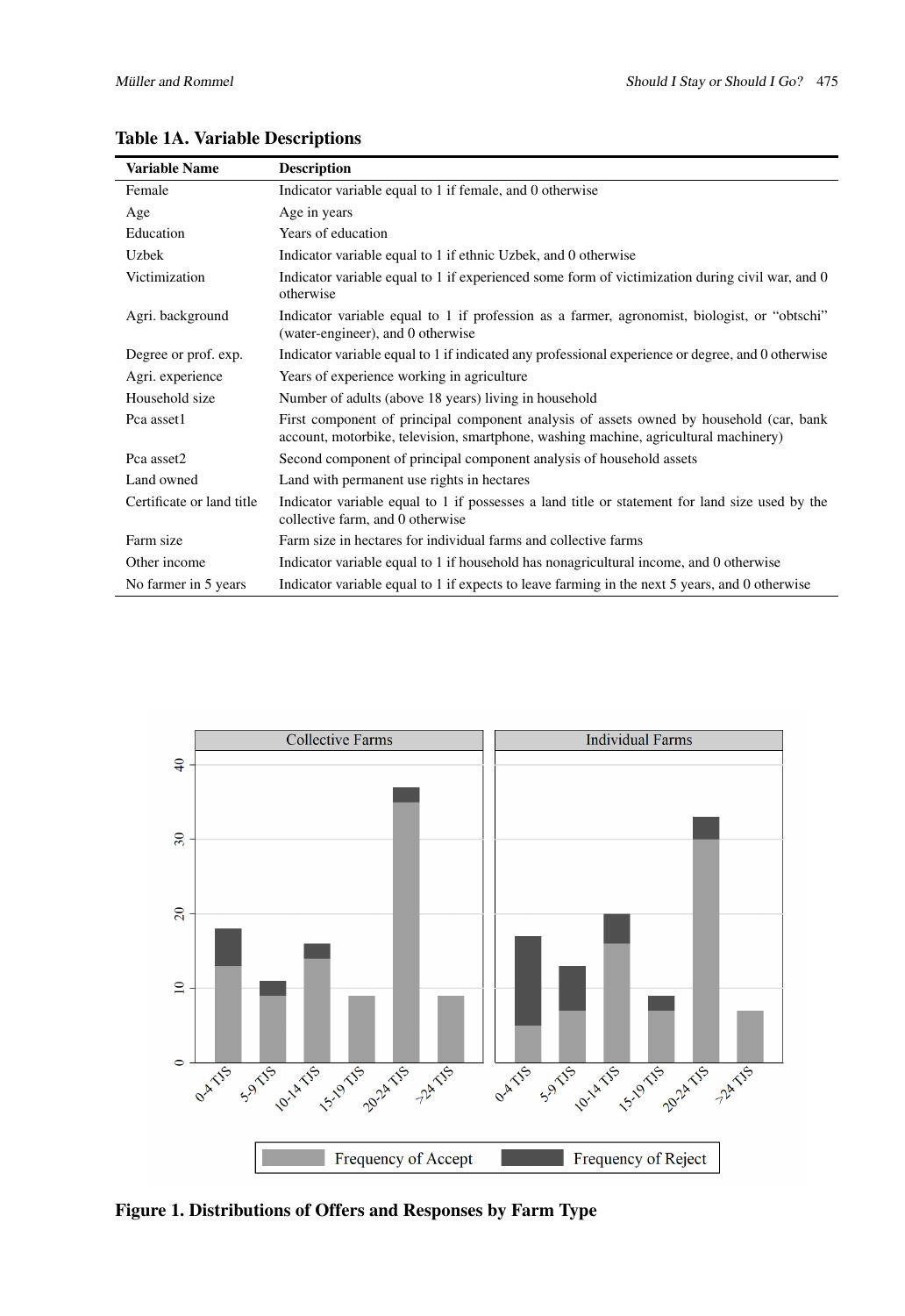<span id="page-7-0"></span>

| Table 1B. Summary Statistics by Farm | Type           |                                  |                          |             |                 |     |                           |                          |          |                         |                                       |
|--------------------------------------|----------------|----------------------------------|--------------------------|-------------|-----------------|-----|---------------------------|--------------------------|----------|-------------------------|---------------------------------------|
|                                      |                | <b>Group 1: Collective Farms</b> | (Collective farm $= 1$ ) |             |                 |     | Group 2: Individual Farms | (Collective farm $= 0$ ) |          |                         |                                       |
| Variable Name                        | Z              | Mean                             | $\mathbf{S}$             | Мin         | Max             | Z   | Mean                      | $\overline{\mathbf{s}}$  | Nin      | Max                     | <b>Test for Differences</b>           |
| Female                               | $\overline{6}$ | 0.36                             |                          |             |                 | 197 | 0.30                      |                          |          |                         | $p = 0.18$<br>$\chi^2 = 1.83^{\rm a}$ |
| Age                                  | 98             | 44.80                            | 1.97                     | $^{\infty}$ | 75              | 194 | 46.87                     | 13.71                    | $\infty$ | 74                      | $p = 0.03$<br>$z = 2.14^{b}$          |
| Education                            | $\infty$       | 10.63                            | 2.35                     |             | $\frac{8}{2}$   | 192 | 11.39                     | 2.47                     |          | 2                       | $p = 0.00$<br>$z=3.21^{\rm b}$        |
| Uzbek                                | 99             | 0.29                             |                          |             |                 | 197 | 0.22                      |                          |          |                         | $\chi^2 = 2.53^{\circ}$ $p = 0.11$    |
| Victimization dummy                  | $\overline{5}$ | 0.58                             |                          |             |                 | 196 | 0.59                      |                          |          |                         | $\chi^2 = 0.05^a$ $p = 0.82$          |
| Agri. background                     | 58             | 0.48                             |                          |             |                 | 180 | 0.27                      |                          |          |                         | $\chi^2 = 16.64^{\circ}$ $p = 0.00$   |
| Degree or prof. exp.                 | 58             | 0.92                             |                          |             |                 | 180 | 0.84                      |                          |          |                         | $p = 0.03$<br>$\chi^2=4.81^{\rm a}$   |
| Agri. experience                     | 95             | 20.28                            | 1.69                     |             | $\infty$        | 195 | 19.29                     | 12.97                    |          | 52                      | $z = -0.87^{\circ}$ $p = 0.38$        |
| Household size                       | 98             | 7.33                             | 3.07                     |             | $\overline{20}$ | 196 | 8.75                      | 4.02                     |          | $\overline{20}$         | $p = 0.00$<br>$z = 3.51^b$            |
| Pca asset1                           | 87             | $-0.15$                          | 0.92                     | $-1.65$     | 2.67            | 183 | 0.16                      | 1.06                     | $-1.65$  | 3.02                    | $p = 0.01$<br>$z = 2.46^b$            |
| Pca asset2                           | $\sqrt{8}$     | $-0.16$                          | 0.71                     | $-0.81$     | 3.20            | 183 | 0.17                      | 1.21                     | $-0.81$  | $5.\overline{5}$<br>3.5 | $p = 0.07$<br>$z=1.82^{\rm b}$        |
| Land owned                           | 89             | 0.88                             | 0.86                     |             |                 | 175 | 0.73                      | 0.62                     |          |                         | $z = -1.61^b$ $p = 0.11$              |
| Certificate or land title            | 54             | 0.86                             |                          |             |                 | 165 | 0.92                      |                          |          |                         | $\chi^2 = 2.84^a$ $p = 0.09$          |
| Farm size                            | $\overline{6}$ | 81.42                            | 46.62                    | 35          | 185             | 185 | 5.41                      | 4.96                     |          | 25                      | Not applicable                        |
| Other income                         | 59             | 0.39                             |                          |             |                 | 169 | 0.50                      |                          |          |                         | $\chi^2 = 4.03^a$ $p = 0.04$          |
| No farmer in 5 years                 | 84             | $\overline{11}$                  |                          |             |                 | 186 | 0.06                      |                          |          |                         | $\chi^2 = 2.86^a$ $p = 0.09$          |
|                                      |                |                                  |                          |             |                 |     |                           |                          |          |                         |                                       |

*Notes*:  $\alpha \chi^2$  test.

Wilcoxon–Mann–Whitney test.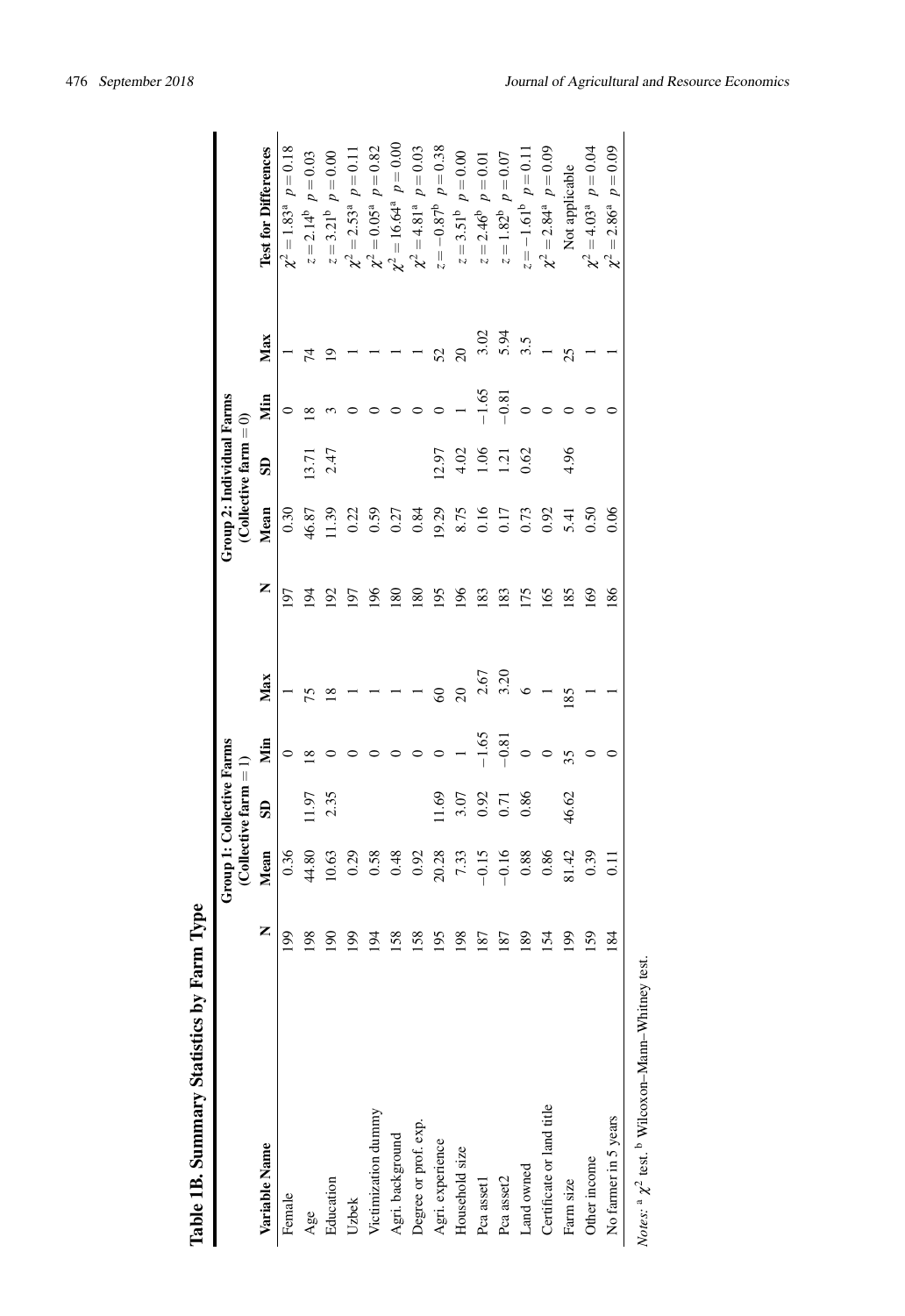|                       | <b>Collective Farms</b><br>(Collective farm $= 1$ ) | <b>Individual Farms</b><br>(Collective farm $= 0$ ) | Differences in<br><b>Distributions/Proportions</b> |
|-----------------------|-----------------------------------------------------|-----------------------------------------------------|----------------------------------------------------|
| Amount offered        |                                                     |                                                     |                                                    |
| $\boldsymbol{N}$      | 100                                                 | 99                                                  |                                                    |
| Mean                  | 14.33                                               | 13.40                                               | $0(z=-0.69)^{a}$                                   |
| Mode                  | 10                                                  | 10                                                  |                                                    |
| Median                | 20                                                  | 20                                                  |                                                    |
| SD (min; max)         | 9.01(0; 35)                                         | 8.66(0; 35)                                         |                                                    |
| Reject $(= 1$ if yes) |                                                     |                                                     |                                                    |
| N                     | 99                                                  | 99                                                  |                                                    |
| Proportion            | 11.11%                                              | 29.29%                                              | $-18.18***$ $(z=3.19)^{b}$                         |

# Table 2. Decisions in the Ultimatum Game by Organizational Type

*Notes:* Triple asterisks (\*\*\*) indicate significance at the 1% level.

<sup>a</sup> Wilcoxon–Mann–Whitney test.

<sup>b</sup> Two-sample test of proportions.

to be limited in 35% and 33% of the cases, respectively, the majority of farmers in collectives believed they had at least a medium level of control and influence. We also asked about the perceived freedom to leave the collective, and approximately 60% of respondents indicated that it would be, in principle, rather easy for them to leave the collective.<sup>[7](#page-8-0)</sup> We asked individual farmers whether they could freely choose the crops they grew or whether there was state interference. The vast majority, 84%, stated that there was no interference from government officials.

# *Results from the Ultimatum Game*

On average, proposers offered 13.87 TJS (35% of the initial endowment of 40 TJS) to responders. The modal offer was 20 TJS (50%), similar to what is commonly found in laboratory and field experiments [\(Henrich,](#page-14-12) [2000\)](#page-14-12). Figure [1](#page-6-1) displays the distribution of offers and responses by collective and individual farmers.<sup>[8](#page-8-1)</sup> Dark grey bars indicate rejected offers. While there were no differences in proposers' behavior, the graphical analysis suggests that similar offers were more frequently rejected by individual farmers.

Differences in the distribution of offers were neither large nor statistically significant (Table [2\)](#page-7-0). A combined Kolmogorov–Smirnov test  $(D = 0.085, p = 0.827, cf.$  Figure S1 in the online supplement) and a Wilcoxon–Mann–Whitney U test (see Table [2\)](#page-7-0) did not reject the null hypothesis of equal distributions. Notably, there were large and statistically significant differences in responders' behavior. Individual farmers were more likely to reject offers than collective farmers. Individual farmers rejected two-thirds (20 out of 30) of all offers below 10 TJS compared to less than onequarter of farmers from collectives (7 out of 29). We also found a few cases in which offers of 20 TJS or more were rejected, a pattern that has been observed in other contexts as well [\(Cardenas and](#page-13-11) [Carpenter,](#page-13-11) [2008\)](#page-13-11).

# *Controlling for Socioeconomic Heterogeneity*

In the next step, we investigated whether the differences in rejection behavior between individual and collective farms was maintained after controlling for socioeconomic heterogeneity in regression models. As in other studies on self-selection into groups (e.g., [Carpenter and Myers,](#page-13-15) [2010\)](#page-13-15), we used experimental decisions in the ultimatum game as an explanatory variable for real-world decision

<span id="page-8-0"></span> $7\,$  We did not find a large or statistically significant correlation between any of these variables and behavior in the ultimatum game.

<span id="page-8-1"></span><sup>8</sup> Also see online supplement Figure S1 for kernel density estimates by organizational choice.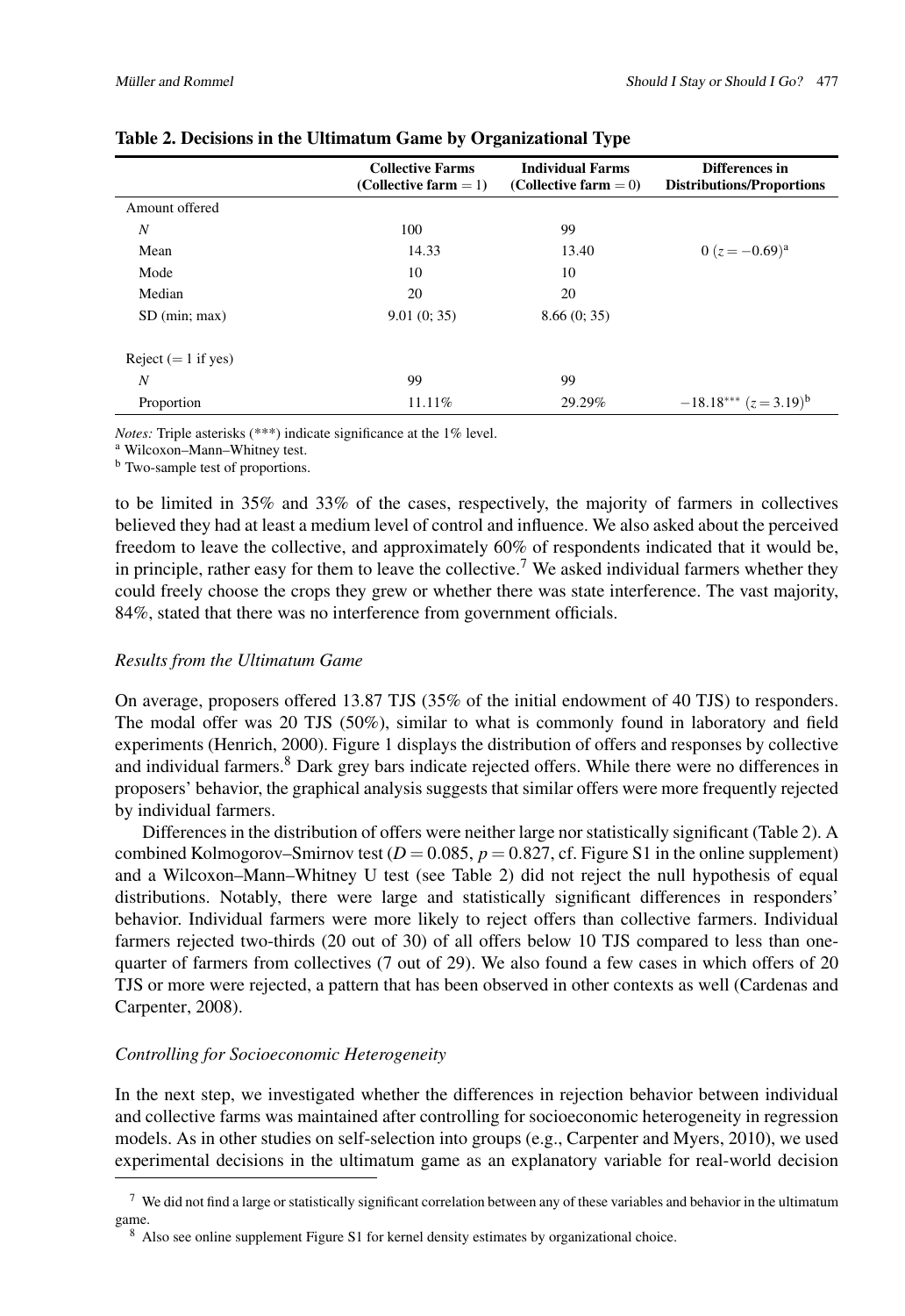making. In our econometric model, the utility *U* of farming in a collective is

$$
(1) \tU = \alpha + \beta I + \gamma H + \delta S + u,
$$

where *I* is an individual characteristic such as age, education,  $9$  ethnicity, or victimization and *H* is a household characteristic, such as household size, assets, or landholding. We included these variables because they may also drive organizational choice, as they reflect, for instance, human capital and other production factors. *S* represents fairness norms and the willingness to punish others for unfair behavior, as measured by offers and rejections in the ultimatum game;  $\alpha$ ,  $\beta$ ,  $\gamma$ , and  $\delta$  are parameters to be estimated; and *u* is an *i.i.d.* error term. Because we cannot directly observe the utility of farming in a collective  $U$ , we used the observed membership in a collective farm  $(C = "Collective farm")$  as a latent variable, where

$$
C = 1 \text{ if } U > 0 \text{ and}
$$
  

$$
C = 0 \text{ if } U \le 0.
$$

We estimated the effect of covariates on the probability of being a member in a collective in four logistic regressions (Table [3\)](#page-10-0). Column 1 shows a model that includes covariates with few missing observations. Column 2 displays a model that uses all socioeconomic covariates. Column 3 adds proposers' decisions ("Amount offered") for one half of the sample. Column 4 adds responders' decisions ("Reject") for the other half of the sample as a variable. Because of missing observations for some of the covariates, the number of observations was smaller than 397.<sup>[10](#page-9-1)</sup> There were no large differences in coefficients between columns 1 and 2. Small changes in coefficients occurred due to different samples.

The coefficient for the amount offered was small and statistically not significantly different from 0. In other words, and as shown earlier, offers in the ultimatum game cannot predict organizational choice. The coefficient of our main variable of interest, rejection of offers, showed a large and statistically significant effect. Rejections were 6.82 times more likely to be from an individual farmer (reversed odds ratio of the "Reject" coefficient =  $\exp(-1.92)$ ). In other words, farmers who were willing to punish others were less likely to stay in the collective.

We found a linear negative effect of age. We could not confirm the earlier findings of [Rizov et al.](#page-16-4) [\(2001\)](#page-16-4), who found a quadratic relationship between age and education. Having a background and experience in agriculture increased the propensity for being a member in a collective. Furthermore, a shorter time horizon with respect to agricultural occupation increased the propensity to farm in a collective ("No farmer in 5 years"). Larger households were significantly more likely to farm individually, which may be driven by the availability of family labor, but the effect is rather small in magnitude. Neither land endowment nor household assets showed large or significant effects on farming in a collective. [Rizov et al.](#page-16-4) [\(2001\)](#page-16-4) found that having an off-farm income source increased the propensity to farm individually, but we could not confirm this finding in our full-sample models (columns 1 and 2).

# *Robustness Checks and Discussion*

We tested the robustness of our results using different model specifications, estimation strategies, and subsamples. To exclude the influence of farmers who had never experienced collective farming

<span id="page-9-0"></span><sup>&</sup>lt;sup>9</sup> A previous study found quadratic relationships between organizational choice and age and education [\(Rizov et al.,](#page-16-4) [2001\)](#page-16-4). The extremes (young and old, as well as uneducated and highly educated) were less likely to farm individually. Thus, we also introduced squared terms for these variables. For the linear terms, we used the distance from the sample mean to avoid correlation between the linear and squared terms. The interpretation of marginal effects was not affected by this transformation.

<span id="page-9-1"></span> $10$  In addition to the estimates presented in column 1 of Table [3,](#page-10-0) we ran additional models excluding variables with a high number of missing observations. These estimates can be found in online supplement Table S2 and confirm our findings (i.e., the estimates are similar).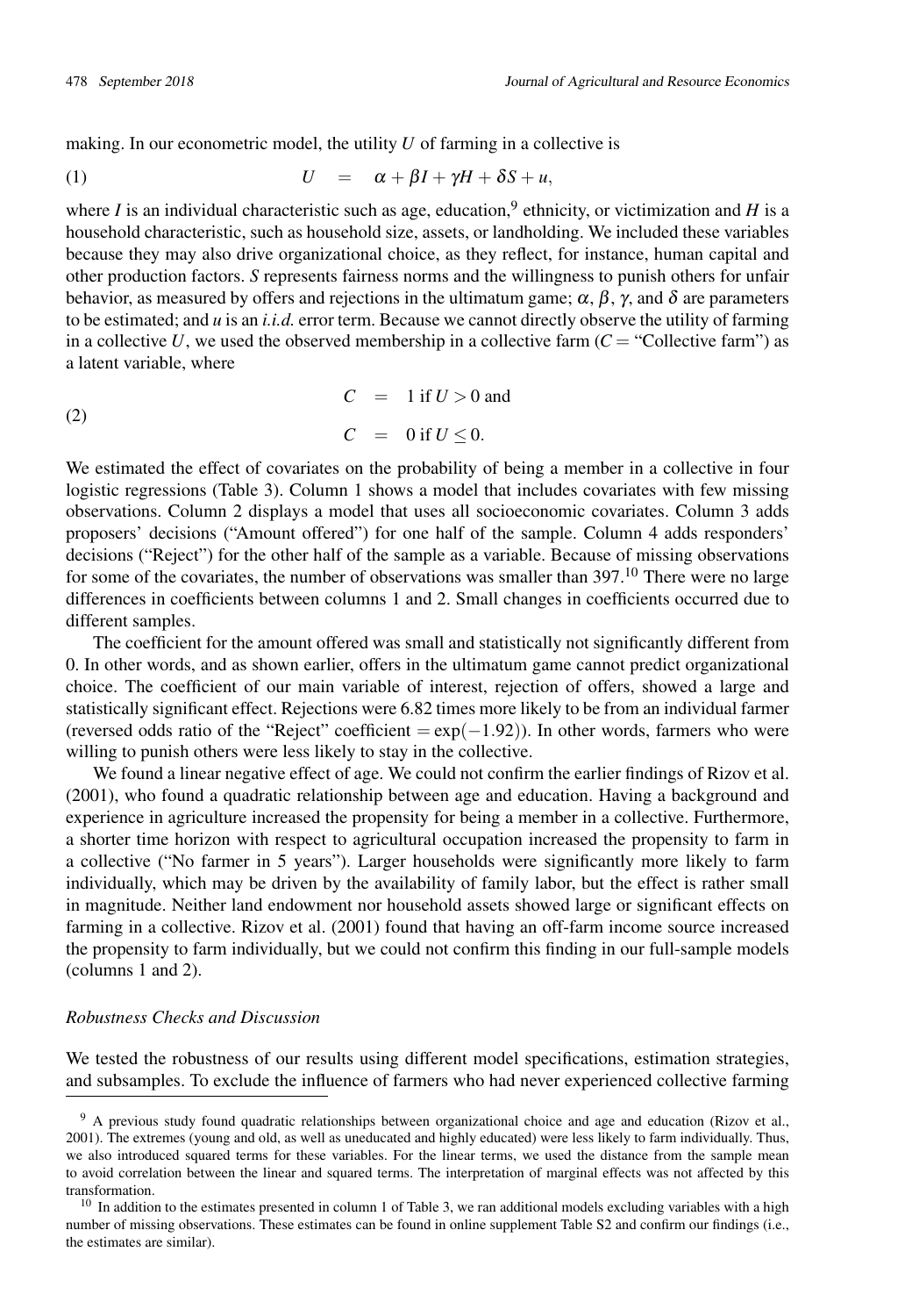| <b>Dependent Variable:</b>      | <b>Full Sample (reduced)</b> | <b>Full Sample</b> | <b>Only Proposer</b> | <b>Only Responder</b> |
|---------------------------------|------------------------------|--------------------|----------------------|-----------------------|
| <b>Collective farm</b>          | 1                            | $\mathbf 2$        | 3                    | 4                     |
| Amount offered                  |                              |                    | $0.02\,$             |                       |
|                                 |                              |                    | (0.04)               |                       |
| Reject                          |                              |                    |                      | $-1.92***$            |
|                                 |                              |                    |                      | (0.62)                |
| Female                          | $-0.08$                      | $-0.65$            | $-1.05$              | $-0.85$               |
|                                 | (0.65)                       | (0.79)             | (0.77)               | (0.79)                |
| Dist. to mean age               | $-0.05**$                    | $-0.07***$         | $-0.09**$            | $-0.06*$              |
|                                 | (0.02)                       | (0.02)             | (0.04)               | (0.03)                |
| Dist. to mean $age2$            | $-0.00**$                    | $-0.00$            | $-0.00\,$            | $-0.00$               |
|                                 | (0.00)                       | (0.00)             | (0.00)               | (0.00)                |
| Dist. to mean edu.              | $-0.10$                      | $-0.05$            | 0.14                 | $-0.22*$              |
|                                 | (0.06)                       | (0.07)             | (0.13)               | (0.12)                |
| Dist. to mean edu. <sup>2</sup> | $-0.01$                      | $-0.01$            | $-0.02$              | $0.05*$               |
|                                 | (0.01)                       | (0.01)             | (0.03)               | (0.03)                |
| Uzbek                           | $-0.05$                      | $-0.78$            | $-1.14$              | $-1.04$               |
|                                 | (0.81)                       | (0.86)             | (1.08)               | (0.68)                |
| Victimization dummy             | $-0.11$                      | 0.14               | $0.78*$              | $-0.45$               |
|                                 | (0.37)                       | (0.42)             | (0.48)               | (0.56)                |
| Agri. background                |                              | $0.91**$           | 0.59                 | $1.95***$             |
|                                 |                              | (0.36)             | (0.51)               | (0.60)                |
| Degree or prof. exp.            |                              | 0.76               | $1.24*$              | 0.45                  |
|                                 |                              | (0.62)             | (0.66)               | (0.88)                |
| Agri. experience                | $0.05***$                    | $0.06***$          | $0.09***$            | 0.02                  |
|                                 | (0.02)                       | (0.02)             | (0.03)               | (0.03)                |
| No farmer in 5 years            |                              | $1.77*$            | $2.35***$            | $2.26***$             |
|                                 |                              | (0.94)             | (1.11)               | (0.94)                |
| Household size                  | $-0.10**$                    | $-0.12**$          | $-0.26***$           | $-0.06$               |
|                                 | (0.05)                       | (0.06)             | (0.08)               | (0.07)                |
| Pca asset1                      |                              | $-0.26$            | $-0.80**$            | 0.28                  |
|                                 |                              | (0.20)             | (0.35)               | (0.35)                |
| Pca asset2                      |                              | $-0.31$            | $-0.54**$            | $-0.47$               |
|                                 |                              | (0.21)             | (0.27)               | (0.35)                |
| Land owned                      |                              | 0.32               | $0.54*$              | 0.42                  |
|                                 |                              | (0.32)             | (0.28)               | (0.49)                |
| Other income                    |                              | $-0.40$            | $-0.43$              | $-0.93**$             |
|                                 |                              | (0.35)             | (0.60)               | (0.40)                |
| Constant                        | 0.24                         | $-1.00$            | $-1.70$              | 0.23                  |
|                                 | (0.87)                       | (1.10)             | (1.23)               | (1.50)                |
|                                 |                              |                    |                      |                       |
| Share of Collective farm $= 1$  | 49.04%                       | 47.37%             | 47.15%               | 47.58%                |
| Share of Reject = $1$           |                              |                    |                      | 24.19%                |
| $\boldsymbol{N}$                | 367                          | 247                | 123                  | 124                   |
| Log-likelihood                  | $-235.05$                    | $-141.31$          | $-63.14$             | $-59.16$              |
| Pseudo- $R^2$                   | $0.08\,$                     | 0.17               | 0.26                 | 0.31                  |

# <span id="page-10-0"></span>Table 3. Logistic Regressions on Collective Farming

*Notes:* Standard errors (clustered for sessions) in parentheses. Single, double, and triple asterisks (\*, \*\*, \*\*\*) indicate significance at the 10%, 5%, and 1% level.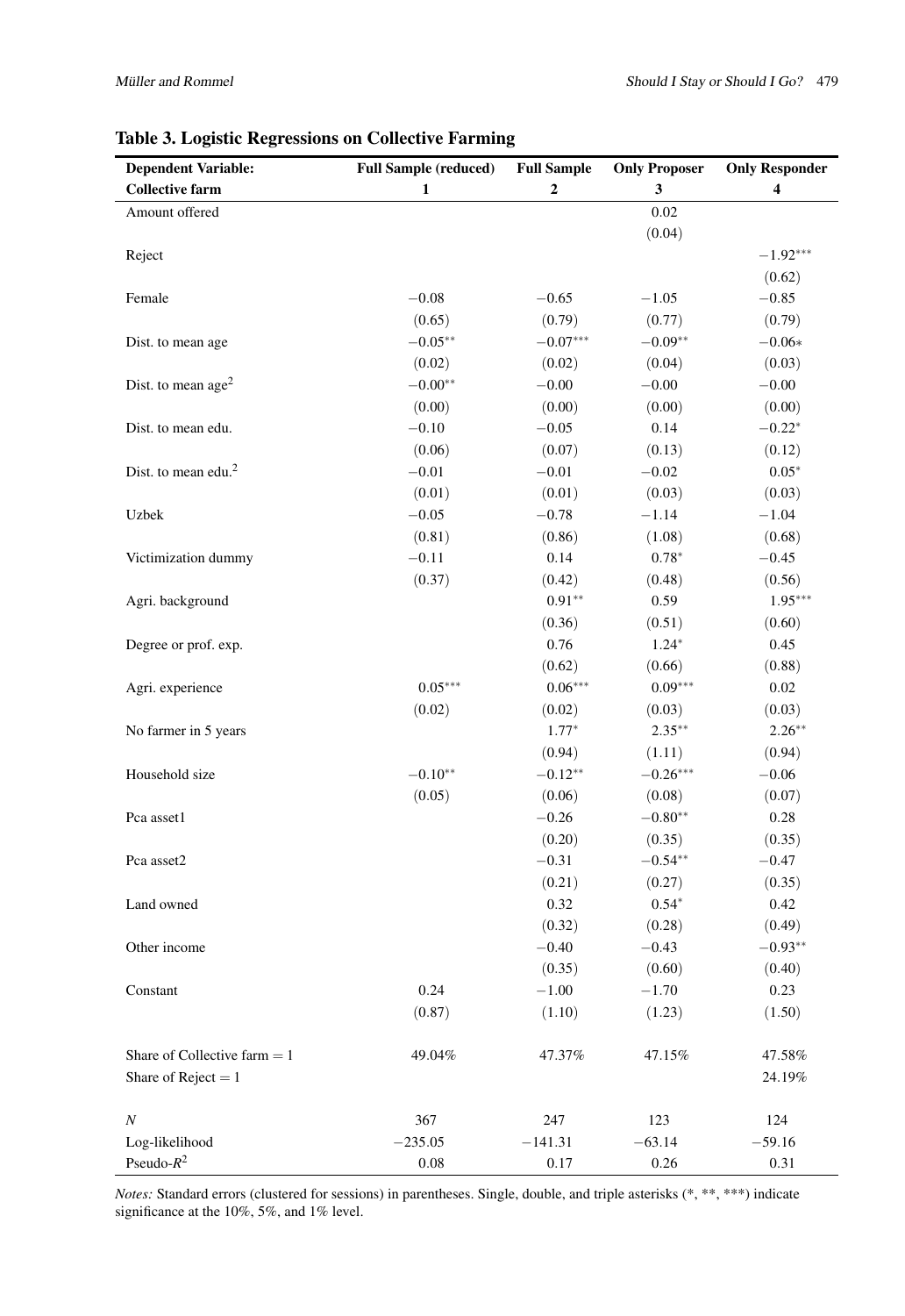|               | <b>Treated</b> | Control        | <b>Absolute</b>   |           |             |
|---------------|----------------|----------------|-------------------|-----------|-------------|
| <b>Sample</b> | $(Reject = 1)$ | $(Reject = 0)$ | <b>Difference</b> | Std. Err. | t-Statistic |
| Unmatched     | 28.2%          | 56.0%          | $-0.278$          | 0.088     | $-3.16***$  |
| N             | 39             | 150            |                   |           |             |
|               |                |                |                   |           |             |
| Matched (ATT) | 25.7%          | 54.3%          | $-0.286$          | 0.109     | $-2.79***$  |
| N             | 35             | 61             |                   |           |             |

## <span id="page-11-0"></span>Table 4. Effect of Rejection Behavior on Membership in a Collective Farm for the Unmatched and Matched Samples

*Notes:* Triple asterisks (\*\*\*) indicate significance at the 1% level.

and might not have considered the option of joining a collective farm, our survey had one item on experience with a collective farm. When we excluded the 40 farmers who had never been part of a collective farm from the regressions, the results did not substantially change. Our main coefficient of interest even increased slightly (see the row for "Reject" in Table S3 in the online supplement).

The distribution of proposers' offers in the ultimatum game was approximately equal among farm types. In addition to respondents' individual characteristics, the amount offered was a key driver of rejection behavior. As a complement to the graphical analysis and statistical tests, we used propensity score matching [\(Rosenbaum and Rubin,](#page-17-16) [1983\)](#page-17-16) to estimate the effect of offer rejection on responder membership in a collective farm. This approach is widely applied to eliminate selfselection bias in observational data (see [Liu, Rommel, and Feng,](#page-15-12) [2018,](#page-15-12) for a recent example). We included the amount offered in the equation to estimate propensity scores. Matched observations did not differ in terms of the amount offered and further covariates, and only the decision of whether to reject an offer remained part of the organizational choice equation.

We first used a probit model with offer rejection/acceptance as the dependent variable to generate propensity scores. In addition to the amount offered, we added variables that had previously been used in the literature to explain rejection behavior or reservation prices in ultimatum bargaining, such as age, marital status, education, and gender (see [Andersen et al.,](#page-13-16) [2011;](#page-13-16) [Carpenter, Burks,](#page-13-17) [and Verhoogen,](#page-13-17) [2005;](#page-13-17) [Ferraro and Cummings,](#page-14-15) [2007\)](#page-14-15). There was a statistically significant effect of the amount offered on rejections (Table S4 in the online supplement). The propensity scores of the "treated" participants (those who rejected offers) and the "untreated" participants (those who accepted offers) were matched. We used nearest neighbor matching with replacement and three nearest neighbors to generate a matched, unbiased sample [\(Caliendo and Kopeinig,](#page-13-18) [2008\)](#page-13-18). Four of 39 rejections were dropped in the matched sample because there were no adequate matches in the control group. Table [4](#page-11-0) displays the share of collective farmers separated by treatment in the matched/unmatched sample. The average treatment effect on the treated (ATT) reveals that rejection behavior significantly affected organizational choice, even when there were no differences in the amount offered and other characteristics that could explain rejection behavior.

Access to irrigation is critical for farming in arid Tajikistan, especially in the south of Tajikistan (Khatlon), and water access may be related to organizational choice. Large collectives may have an advantage in providing access to irrigation. However, a recent empirical study in the same region showed that differences in water access were small for the farm types studied here [\(Klümper,](#page-15-13) [Herzfeld, and Theesfeld,](#page-15-13) [2017\)](#page-15-13). In addition, the authors showed that small hydrological differences between large and small farms were compensated for by opposite effects in water governance. A joint water security index, which includes social and hydrological aspects of access to irrigation water, was almost identical for medium-sized and small farms as well as large commercial and collective farms [\(Klümper, Herzfeld, and Theesfeld,](#page-15-13) [2017,](#page-15-13) p. 13).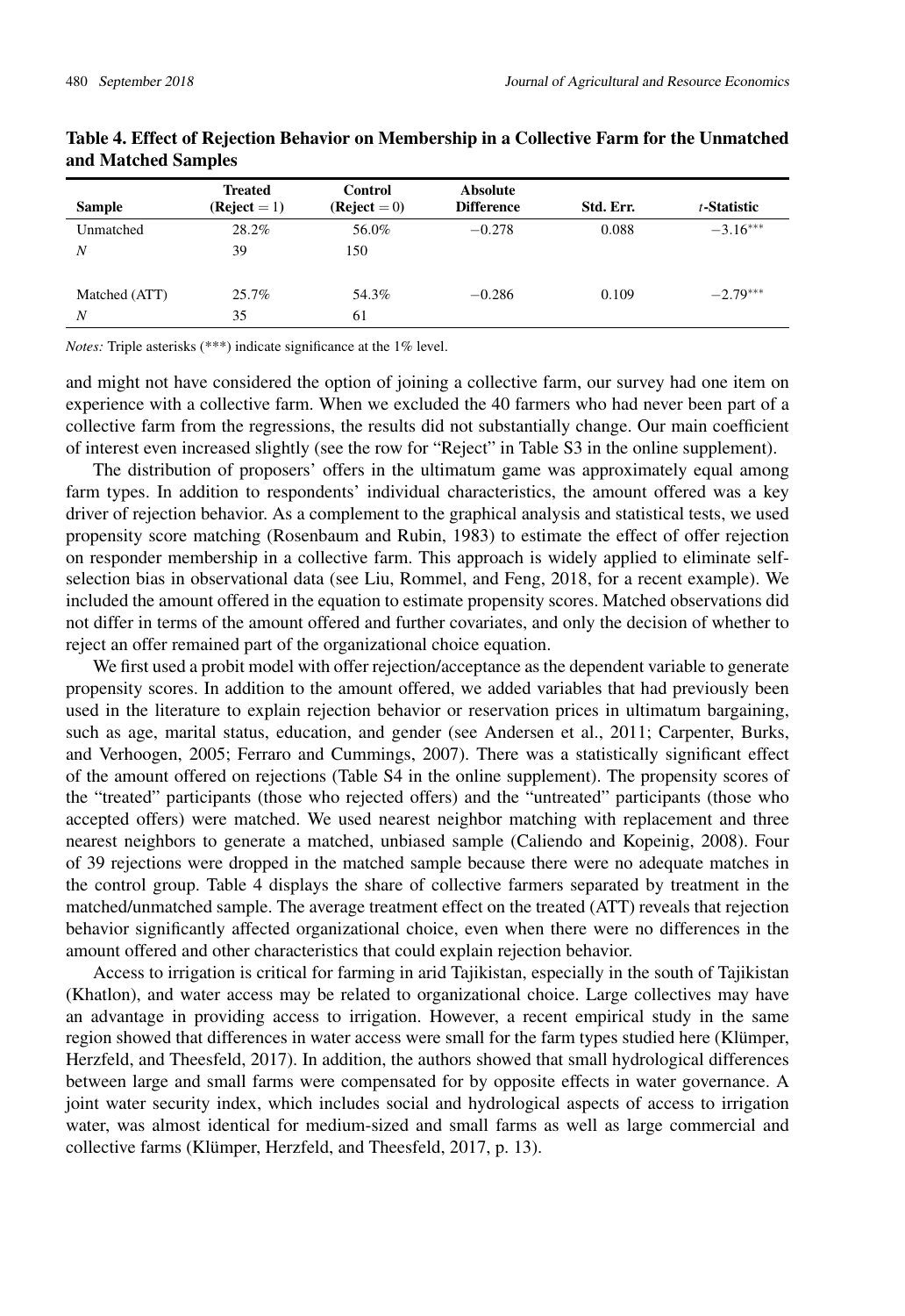#### **Conclusions**

In a sample of 397 Tajikistani farmers, we found that farmers who rejected low offers that they perceived to be unfair in the ultimatum game were more likely to farm individually. Farmers who preferred collective farming may not like to question the decisions of others and may have a stronger sense of loyalty [\(Petrick and Carter,](#page-16-10) [2009\)](#page-16-10). Rejection of perceived unfair offers by farmers who preferred individual farming may be driven by their greater cost of being treated unfairly. Collective farms have been described as "inefficient due to free riding, moral hazard, [and a] lack of individual incentives" [\(Lerman,](#page-15-14) [2000,](#page-15-14) p. 15). Yet the share of land under collective ownership remains large in many post-communist economies [\(Petrick and Carter,](#page-16-10) [2009;](#page-16-10) [Kimhi and Lerman,](#page-15-15) [2015\)](#page-15-15). In a region with stable institutional and biophysical conditions, individual and behavioral factors may play a more important role than previously thought. Here, we have argued that fairness preferences and the willingness to punish others critically affects farmers' organizational choices.

One may argue that, over time, preferences are also shaped by daily experience. In other words, there may be reverse causality: Fairness norms may be shaped by the daily experience of being engaged in a collective. However, social preferences have been shown to be stable over long periods of time, and they evolve only slowly over the course of generations [\(Chuang and Schechter,](#page-14-16) [2015\)](#page-14-16). Within a population, different types of social preferences can coexist (e.g., [Fischbacher, Gächter,](#page-14-3) [and Fehr,](#page-14-3) [2001\)](#page-14-3), and people choose to become part of different institutions contingent on their preferences [\(Gürerk,](#page-14-17) [2006\)](#page-14-17). Our results are consistent with the view that farmers' organizational choices are driven by social preferences.

In 2015, Tajikistan received \$426.35 million U.S. dollars of official development assistance [\(Organisation for Economic Co-operation and Development,](#page-16-17) [2018\)](#page-16-17), a substantial part of which was directed toward land reform, farm restructuring, and market development. Under the premise that individualization and privatization increase agricultural productivity, food security, and farmers' incomes, donors advocated the breakup of large collective farms in favor of small and medium-sized individual and family farms (e.g. [U.S. Agency for International Development,](#page-17-17) [2016\)](#page-17-17). Our results suggest that some farmers are better suited for individual farming than others. Policy makers are ill-advised to force farmers into structures that do not match their preferences. Institutional diversity would be the best response in a heterogeneous population and could enhance efficiency [\(Agarwal,](#page-13-2) [2018\)](#page-13-2).

Strengthening the legal environment in favor of strong land rights could enhance farmers' liberty to organize their farms in ways that match their preferences. Tajikistan does not have a wellfunctioning market for agricultural land use rights. Strengthening land rights could lower the costs for farmers switching between organizations. Farmers who would like to leave the collective would face lower risks and investment costs if they could rent in and out agricultural land at market rates. If dual farm structures continue to exist, targeted support for family farms and large collective and corporate farms will become important (see [Keyzer et al.,](#page-15-16) [2013\)](#page-15-16). For instance, small family farms could benefit more from rural services and access to credit, whereas larger collective farms could benefit more from managerial training and capacity-building schemes that target organizational governance and control structures.

In Western countries, farmers' cooperatives and other farmer groups are typically governed more democratically. It would thus be instructive to repeat our study in a Western setting. We would expect a higher willingness to punish others among members of farmer cooperatives in Western countries, but this may differ in some of the large dairy cooperatives with professional boards of directors. Similar to Tajikistani collectives, a sense of loyalty and willingness to accept other individuals' decisions may be important criteria to retaining membership in these cooperatives.

*[Received September 2017; final revision received June 2018.]*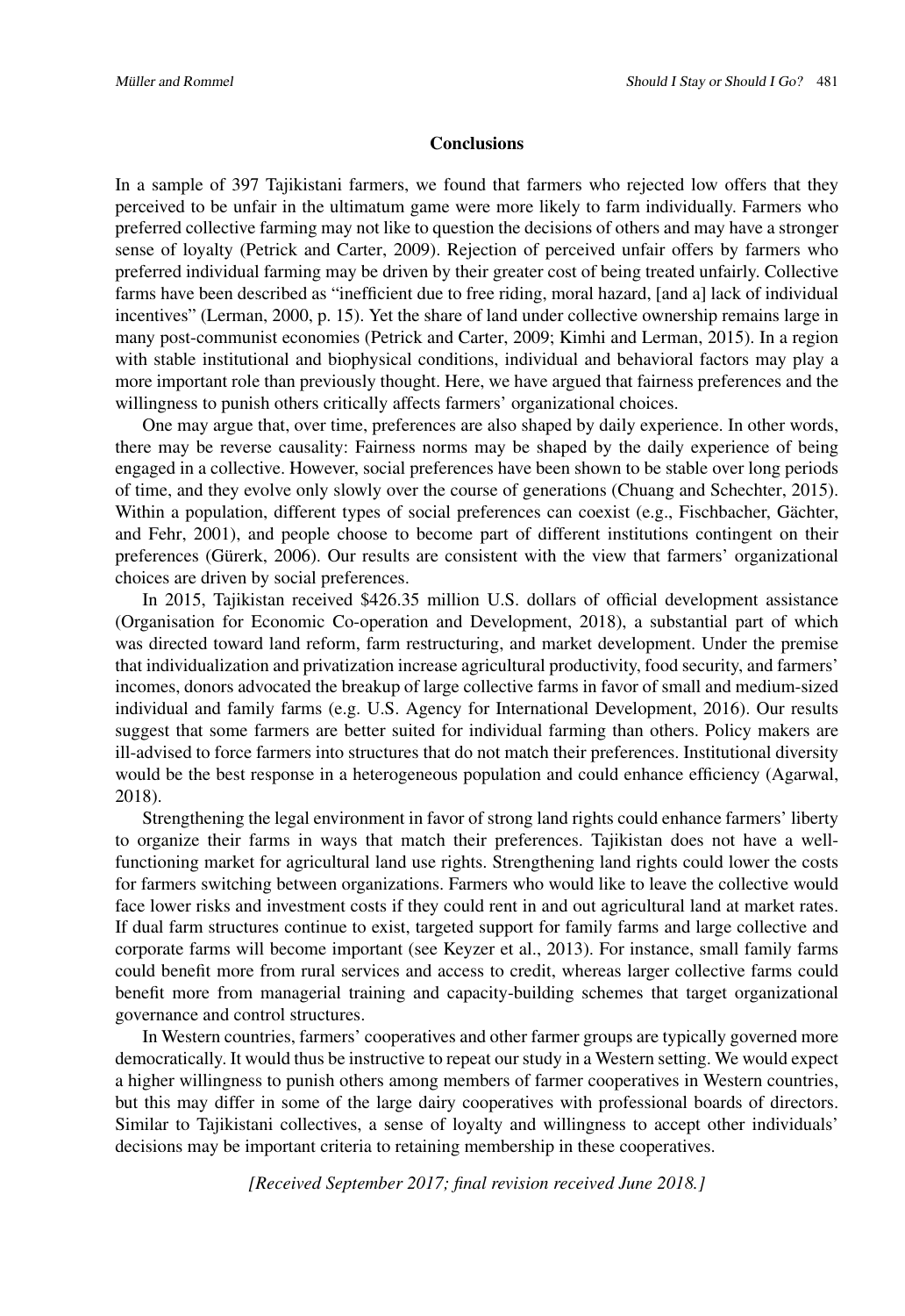#### **References**

- <span id="page-13-2"></span>Agarwal, B. "Can Group Farms Outperform Individual Family Farms? Empirical Insights from India." *World Development* 108(2018):57–73. [doi: 10.1016/j.worlddev.2018.03.010.](http://doi.org/10.1016/j.worlddev.2018.03.010)
- <span id="page-13-0"></span>Allen, D., and D. Lueck. "The Nature of the Farm." *Journal of Law and Economics* 41(1998):343– 386. [doi: 10.1086/467393.](http://doi.org/10.1086/467393)
- <span id="page-13-10"></span>Amelina, M. "Why Russian Peasants Remain in Collective Farms: A Household Perspective on Agricultural Restructuring." *Post-Soviet Geography and Economics* 41(2000):483–511. [doi:](http://doi.org/10.1080/10889388.2000.10641154) [10.1080/10889388.2000.10641154.](http://doi.org/10.1080/10889388.2000.10641154)
- <span id="page-13-16"></span>Andersen, S., S. Ertaç, U. Gneezy, M. Hoffman, and J. A. List. "Stakes Matter in Ultimatum Games." *American Economic Review* 101(2011):3427–3439. [doi: 10.1257/aer.101.7.3427.](http://doi.org/10.1257/aer.101.7.3427)
- <span id="page-13-3"></span>Balmann, A. *Pfadabhängigkeiten in Agrarstrukturentwicklungen: Begriff, Ursachen und Konsequenzen*. Berlin, Germany: Duncker & Humblot, 1994.
- <span id="page-13-13"></span>Bauer, M., C. Blattman, J. Chytilová, J. Henrich, E. Miguel, and T. Mitts. "Can War Foster Cooperation?" *Journal of Economic Perspectives* 30(2016):249–274. [doi: 10.1257/jep.30.3.249.](http://doi.org/10.1257/jep.30.3.249)
- <span id="page-13-1"></span>Beckmann, V. *Transaktionskosten und Institutionelle Wahl in der Landwirtschaft: Zwischen Markt, Hierarchie und Kooperation*. Berlin, Germany: Ed. Sigma, 1997.
- <span id="page-13-6"></span>Bezemer, D. J. "De-Collectivization in Czech and Slovak Agriculture: An Institutional Explanation." *Journal of Economic Issues* 36(2002):723–745. [doi: 10.1080/00213624.2002.11506510.](http://doi.org/10.1080/00213624.2002.11506510)
- <span id="page-13-4"></span>Bolton, G. E., and A. Ockenfels. "ERC: A Theory of Equity, Reciprocity, and Competition." *American Economic Review* 90(2000):166–193. [doi: 10.1257/aer.90.1.166.](http://doi.org/10.1257/aer.90.1.166)
- <span id="page-13-9"></span>Bougherara, D., X. Gassmann, L. Piet, and A. Reynaud. "Structural Estimation of Farmers' Risk and Ambiguity Preferences: A Field Experiment." *European Review of Agricultural Economics* 44(2017):782–808. [doi: 10.1093/erae/jbx011.](http://doi.org/10.1093/erae/jbx011)
- <span id="page-13-8"></span>Bouma, J., E. Bulte, and D. van Soest. "Trust and Cooperation: Social Capital and Community Resource Management." *Journal of Environmental Economics and Management* 56(2008):155– 166. [doi: 10.1016/j.jeem.2008.03.004.](http://doi.org/10.1016/j.jeem.2008.03.004)
- <span id="page-13-18"></span>Caliendo, M., and S. Kopeinig. "Some Practical Guidance for the Implementation of Propensity Score Matching." *Journal of Economic Surveys* 22(2008):31–72. [doi: 10.1111/j.1467-](http://doi.org/10.1111/j.1467-6419.2007.00527.x) [6419.2007.00527.x.](http://doi.org/10.1111/j.1467-6419.2007.00527.x)
- <span id="page-13-11"></span>Cardenas, J. C., and J. Carpenter. "Behavioural Development Economics: Lessons from Field Labs in the Developing World." *Journal of Development Studies* 44(2008):311–338. [doi: 10.1080/](http://doi.org/10.1080/ 00220380701848327) [00220380701848327.](http://doi.org/10.1080/ 00220380701848327)
- <span id="page-13-17"></span>Carpenter, J., S. Burks, and E. Verhoogen. "Comparing Students to Workers: The Effects of Social Framing on Behavior in Distribution Games." In G. Harrison, J. Carpenter, and J. List, eds., *Field Experiments in Economics,* No. 10 in Research in Experimental Economics. Bingley, UK: Emerald, 2005.
- <span id="page-13-15"></span>Carpenter, J., and C. K. Myers. "Why Volunteer? Evidence on the Role of Altruism, Image, and Incentives." *Journal of Public Economics* 94(2010):911–920. [doi: 10.1016/](http://doi.org/10.1016/ j.jpubeco.2010.07.007) [j.jpubeco.2010.07.007.](http://doi.org/10.1016/ j.jpubeco.2010.07.007)
- <span id="page-13-7"></span>Carpenter, J., and E. Seki. "Do Social Preferences Increase Productivity? Field Experimental Evidence from Fishermen in Toyama Bay." *Economic Inquiry* 49(2011):612–630. [doi:](http://doi.org/10.1111/j.1465-7295.2009.00268.x) [10.1111/j.1465-7295.2009.00268.x.](http://doi.org/10.1111/j.1465-7295.2009.00268.x)
- <span id="page-13-5"></span>Carter, M. R. "Risk Sharing and Incentives in the Decollectivization of Agriculture." *Oxford Economic Papers* 39(1987):577–595. [doi: 10.1093/oxfordjournals.oep.a041807.](http://doi.org/10.1093/oxfordjournals.oep.a041807)
- <span id="page-13-14"></span>Cassar, A., P. Grosjean, and S. Whitt. "Legacies of Violence: Trust and Market Development." *Journal of Economic Growth* 18(2013):285–318. [doi: 10.1007/s10887-013-9091-3.](http://doi.org/10.1007/s10887-013-9091-3)
- <span id="page-13-12"></span>Chuah, S.-H., R. Hoffmann, M. Jones, and G. Williams. "Do Cultures Clash? Evidence from Cross-National Ultimatum Game Experiments." *Journal of Economic Behavior & Organization* 64(2007):35–48. [doi: 10.1016/j.jebo.2006.04.006.](http://doi.org/10.1016/j.jebo.2006.04.006)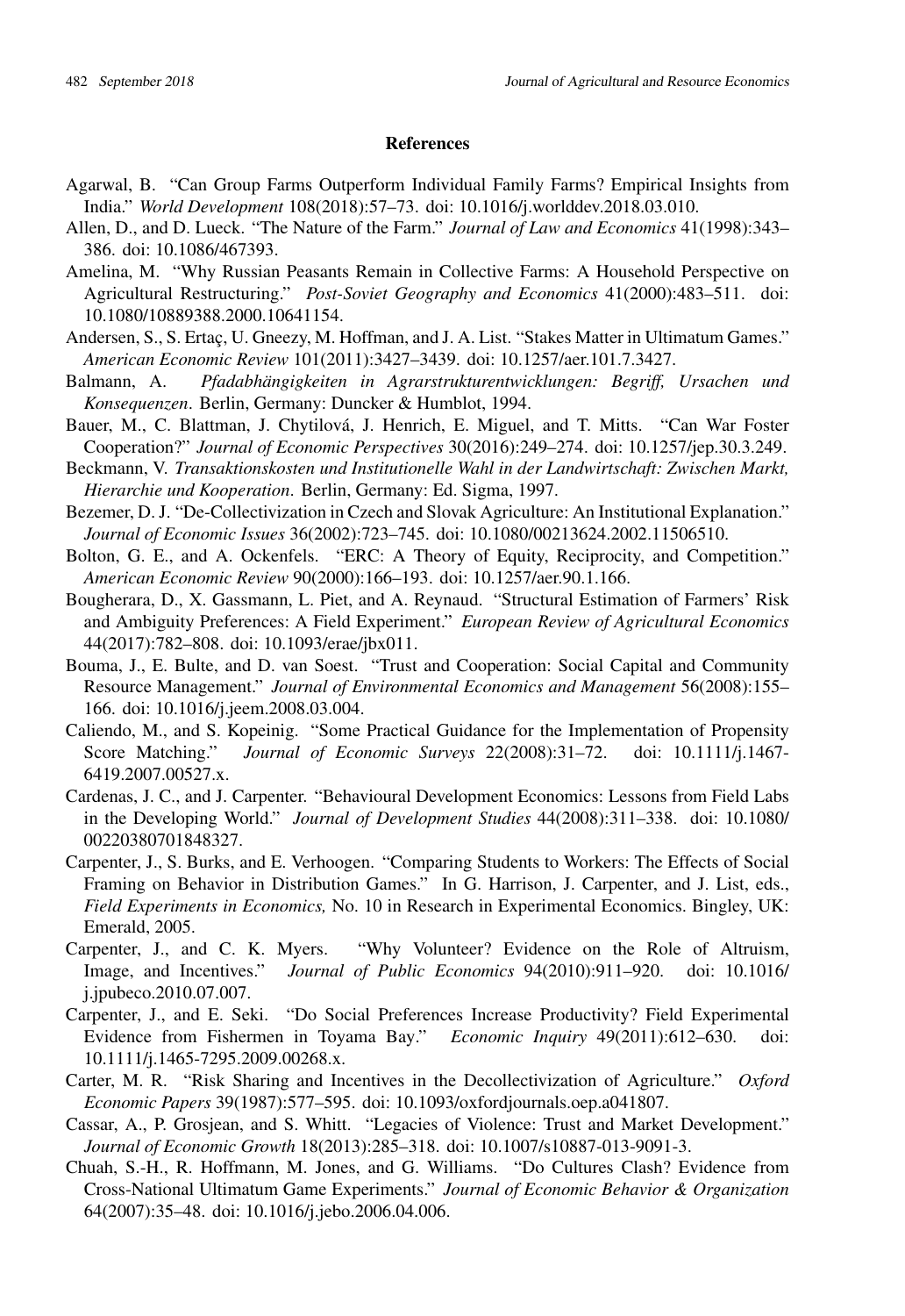- <span id="page-14-16"></span>Chuang, Y., and L. Schechter. "Stability of Experimental and Survey Measures of Risk, Time, and Social Preferences: A Review and Some New Results." *Journal of Development Economics* 117(2015):151–170. [doi: 10.1016/j.jdeveco.2015.07.008.](http://doi.org/10.1016/j.jdeveco.2015.07.008)
- <span id="page-14-5"></span>Colen, L., S. Gomez y Paloma, U. Latacz-Lohmann, M. Lefebvre, R. Pr $\widehat{A}$ l'get, and S. Thoyer. "Economic Experiments as a Tool for Agricultural Policy Evaluation: Insights from the European CAP: Economic Experiments as a Tool for Agricultural Policy Evaluation." *Canadian Journal of Agricultural Economics* 64(2016):667–694. [doi: 10.1111/cjag.12107.](http://doi.org/10.1111/cjag.12107)
- <span id="page-14-7"></span>Csaki, C., and Z. Lerman. *Structural Change in the Farming Sectors in Central and Eastern Europe*. Washington, DC: World Bank, 2000.
- <span id="page-14-6"></span>Deininger, K. "Collective Agricultural Production: A Solution for Transition Economies?" *World Development* 23(1995):1317–1334. [doi: 10.1016/0305-750X\(95\)00044-D.](http://doi.org/10.1016/0305-750X(95)00044-D)
- <span id="page-14-0"></span>Feder, G. "The Relation between Farm Size and Farm Productivity: The Role of Family Labor, Supervision and Credit Constraints." *Journal of Development Economics* 18(1985):297–313. [doi:](http://doi.org/10.1016/0304-3878(85)90059-8) [10.1016/0304-3878\(85\)90059-8.](http://doi.org/10.1016/0304-3878(85)90059-8)
- <span id="page-14-1"></span>Fehr, E., and A. Falk. "Psychological Foundations of Incentives." *European Economic Review* 46(2002):687–724. [doi: 10.1016/S0014-2921\(01\)00208-2.](http://doi.org/10.1016/S0014-2921(01)00208-2)
- <span id="page-14-2"></span>Fehr, E., and K. M. Schmidt. "A Theory of Fairness, Competition, and Cooperation." *Quarterly Journal of Economics* 114(1999):817–868. [doi: 10.1162/003355399556151.](http://doi.org/10.1162/003355399556151)
- <span id="page-14-15"></span>Ferraro, P. J., and R. G. Cummings. "Cultural Diversity, Discrimination, and Economic Outcomes: An Experimental Analysis." *Economic Inquiry* 45(2007):217–232. [doi: 10.1111/j.1465-](http://doi.org/10.1111/j.1465-7295.2006.00013.x) [7295.2006.00013.x.](http://doi.org/10.1111/j.1465-7295.2006.00013.x)
- <span id="page-14-14"></span>Filmer, D., and L. H. Pritchett. "Estimating Wealth Effects without Expenditure Data-or Tears: An Application to Educational Enrollments in States of India." *Demography* 38(2001):115–132. [doi:](http://doi.org/10.2307/3088292) [10.2307/3088292.](http://doi.org/10.2307/3088292)
- <span id="page-14-3"></span>Fischbacher, U., S. Gächter, and E. Fehr. "Are People Conditionally Cooperative? Evidence from a Public Goods Experiment." *Economics Letters* 71(2001):397–404. [doi: 10.1016/S0165-](http://doi.org/10.1016/S0165-1765(01)00394-9) [1765\(01\)00394-9.](http://doi.org/10.1016/S0165-1765(01)00394-9)
- <span id="page-14-9"></span>Food and Agriculture Organisation of the United Nations. *Statistical Yearbook 2014: Europe and Central Asia Food and Agriculture*. Rome, Italy: FAO, 2014. Available online at http://www.fao.org/3/a-i3621e.pdf.
- <span id="page-14-11"></span>Gintis, H. "The Genetic Side of Gene-Culture Coevolution: Internalization of Norms and Prosocial Emotions." *Journal of Economic Behavior & Organization* 53(2004):57–67. [doi: 10.1016/S0167-](http://doi.org/10.1016/S0167-2681(03)00104-5) [2681\(03\)00104-5.](http://doi.org/10.1016/S0167-2681(03)00104-5)
- <span id="page-14-8"></span>Gregg, D., and J. Rolfe. "Risk Behaviours and Grazing Land Management: A Framed Field Experiment and Linkages to Range Land Condition." *Journal of Agricultural Economics* 68(2017):682–709. [doi: 10.1111/1477-9552.12201.](http://doi.org/10.1111/1477-9552.12201)
- <span id="page-14-17"></span>Gürerk, O. "The Competitive Advantage of Sanctioning Institutions." *Science* 312(2006):108–111. [doi: 10.1126/science.1123633.](http://doi.org/10.1126/science.1123633)
- <span id="page-14-10"></span>Güth, W., R. Schmittberger, and B. Schwarze. "An Experimental Analysis of Ultimatum Bargaining." *Journal of Economic Behavior & Organization* 3(1982):367–388. [doi: 10.1016/](http://doi.org/10.1016/ 0167-2681(82)90011-7) [0167-2681\(82\)90011-7.](http://doi.org/10.1016/ 0167-2681(82)90011-7)
- <span id="page-14-12"></span>Henrich, J. "Does Culture Matter in Economic Behavior? Ultimatum Game Bargaining Among the Machiguenga of the Peruvian Amazon." *American Economic Review* 90(2000):973–979. [doi:](http://doi.org/10.1257/aer.90.4.973) [10.1257/aer.90.4.973.](http://doi.org/10.1257/aer.90.4.973)
- <span id="page-14-4"></span>Henrich, J., R. Boyd, S. Bowles, C. Camerer, E. Fehr, and H. Gintis, eds. *Foundations of Human Sociality: Economic Experiments and Ethnographic Evidence from Fifteen Small-Scale Societies*. Oxford, UK: Oxford University Press, 2004.
- <span id="page-14-13"></span>Henrich, J., R. Boyd, S. Bowles, C. Camerer, E. Fehr, H. Gintis, and R. McElreath. "In Search of Homo Economicus: Behavioral Experiments in 15 Small-Scale Societies." *American Economic Review* 91(2001):73–78. [doi: 10.1257/aer.91.2.73.](http://doi.org/10.1257/aer.91.2.73)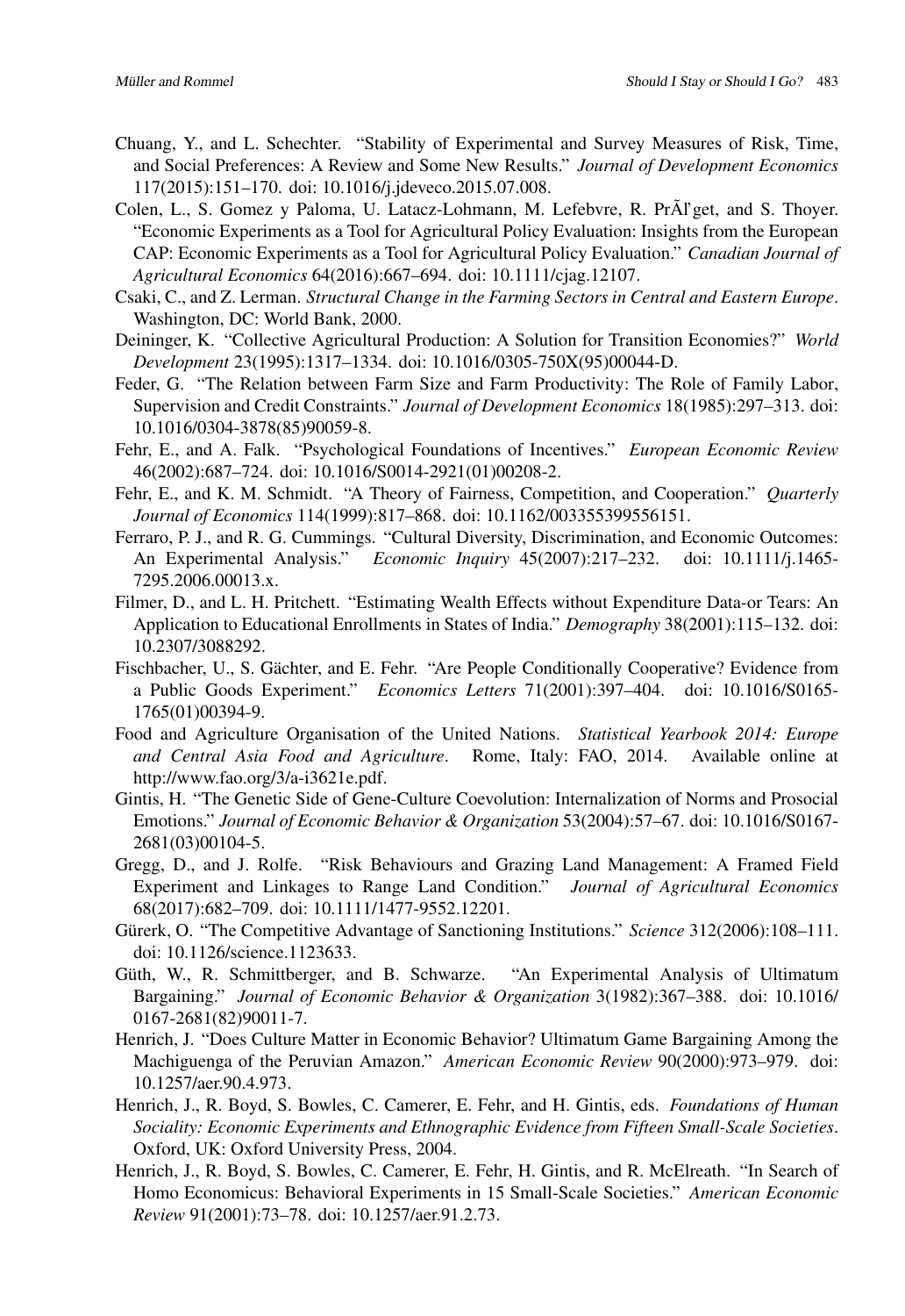- <span id="page-15-0"></span>Hermans, F. L., F. R. Chaddad, T. Gagalyuk, S. Senesi, and A. Balmann. "The Emergence and Proliferation of Agroholdings and Mega Farms in a Global Context." *International Food and Agribusiness Management Review* 20(2017):175–186. [doi: 10.22434/IFAMR2016.0173.](http://doi.org/10.22434/IFAMR2016.0173)
- <span id="page-15-2"></span>Hierman, B., and N. Nekbakhtshoev. "Land Reform by Default: Uncovering Patterns of Agricultural Decollectivization in Tajikistan." *Journal of Peasant Studies* 45(2018):409–430. [doi:](http://doi.org/10.1080/03066150.2016.1249366) [10.1080/03066150.2016.1249366.](http://doi.org/10.1080/03066150.2016.1249366)
- <span id="page-15-3"></span>Hofman, I., and O. Visser. "Geographies of Transition: The Political and Ecological Factors of Agrarian Change in Tajikistan." IAMO Discussion Papers 151, Leibniz Institute of Agricultural Development in Transition Economies (IAMO), Leibniz, Germany, 2014.
- <span id="page-15-5"></span>Jahan, S. *Human Development Report 2015*. New York, NY: UN Development Programme, 2015. Available online at http://hdr.undp.org/sites/default/files/2015\_human\_development\_report.pdf.
- <span id="page-15-11"></span>Kassam, S. N. *One Explanation for Why Farmers Produce Cotton Collectively in Post-Soviet Tajikistan*. Ph.D. thesis, University of British Columbia, 2011. Doi: 10.14288/1.0105114.
- <span id="page-15-16"></span>Keyzer, M. A., M. Merbis, R. Witt, V. Heyets, O. Borodina, and I. Prokopa. *Farming and Rural Development in Ukraine: Making Dualisation Work*. Seville, Spain: European Commission Joint Research Centre, 2013. Available online at http://agrilife.jrc.ec.europa.eu/documents/ UkraineTechnicalReport.pdf.
- <span id="page-15-15"></span>Kimhi, A., and Z. Lerman, eds. *Agricultural Transition in Post-Soviet Europe and Central Asia after 25 Years*. No. 79 in Studies on the Agricultural and Food Sector in Transition Economies. Leibniz, Germany: Leibniz Institute of Agricultural Development in Transition Economies, 2015. Available online at https://www.iamo.de/fileadmin/documents/sr\_vol79.pdf.
- <span id="page-15-13"></span>Klümper, F., T. Herzfeld, and I. Theesfeld. "Can Water Abundance Compensate for Weak Water Governance? Determining and Comparing Dimensions of Irrigation Water Security in Tajikistan." *Water* 9(2017):286. [doi: 10.3390/w9040286.](http://doi.org/10.3390/w9040286)
- <span id="page-15-14"></span>Lerman, Z. "Status of Land Reform and Farm Restructuring in Central and Eastern Europe: A Regional Overview." In C. Csaki and Z. Lerman, eds., *Structural Change in the Farming Sectors in Central and Eastern Europe,* Washington, DC: World Bank, 2000, 14–33.

<span id="page-15-8"></span>———. *Agrarian Reform of the Republic of Tajikistan. Farm Reform and Restructuring Cooperative Development Report*. FAO Technical Report. New York, NY: FAO, 2012a.

<span id="page-15-6"></span>———. "Rural Livelihoods in Tajikistan: What Factors and Policies Influence the Income and Well-Being of Rural Families?" In V. Squires, ed., *Rangeland Stewardship in Central Asia: Balancing Improved Livelihoods, Biodiversity Conservation and Land Protection,* Dordrecht, Netherlands: Springer, 2012b, 165–187. Doi: 10.1007/978-94-007-5367-9\_8.

<span id="page-15-9"></span>———. "Cooperative Development in Central Asia." Policy Studies on Rural Transition 2013-4, FAO, New York, NY, 2013. Available online at http://www.fao.org/3/a-ar425e.pdf.

<span id="page-15-10"></span>———. "Tajikistan's Vulnerability to Climate Change: An Agricultural Policy Approach." In *Agricultural Transition in Post-Soviet Europe and Central Asia after 25 Years,* No. 79 in Studies on the Agricultural and Food Sector in Transition Economies. Leibniz, Germany: Leibniz Institute of Agricultural Development in Transition Economies, 2015, 159–174. Available online at https://www.iamo.de/fileadmin/documents/sr\_vol79.pdf.

- <span id="page-15-4"></span>Lerman, Z., C. Csaki, and G. Feder. *Agriculture in Transition: Land Policies and Evolving Farm Structures in Post-Soviet Countries*. Lanham, MD: Lexington Books, 2004.
- <span id="page-15-1"></span>Lerman, Z., Y. Kislev, D. Biton, and A. Kriss. "Agricultural Output and Productivity in the Former Soviet Republics." *Economic Development and Cultural Change* 51(2003):999–1018. [doi:](http://doi.org/10.1086/376884) [10.1086/376884.](http://doi.org/10.1086/376884)
- <span id="page-15-7"></span>Lerman, Z., and D. Sedik. "The Economic Effects of Land Reform in Tajikistan." Policy Studies on Rural Transition 2008-1, FAO, New York, NY, 2008. Available online at http://www.fao.org/3/aaq331e.pdf.
- <span id="page-15-12"></span>Liu, Z., J. Rommel, and S. Feng. "Does It Pay to Participate in Decision-Making? Survey Evidence on Land Co-management in Jiangsu Province, China." *Ecological Economics* 143(2018):199– 209. [doi: 10.1016/j.ecolecon.2017.07.023.](http://doi.org/10.1016/j.ecolecon.2017.07.023)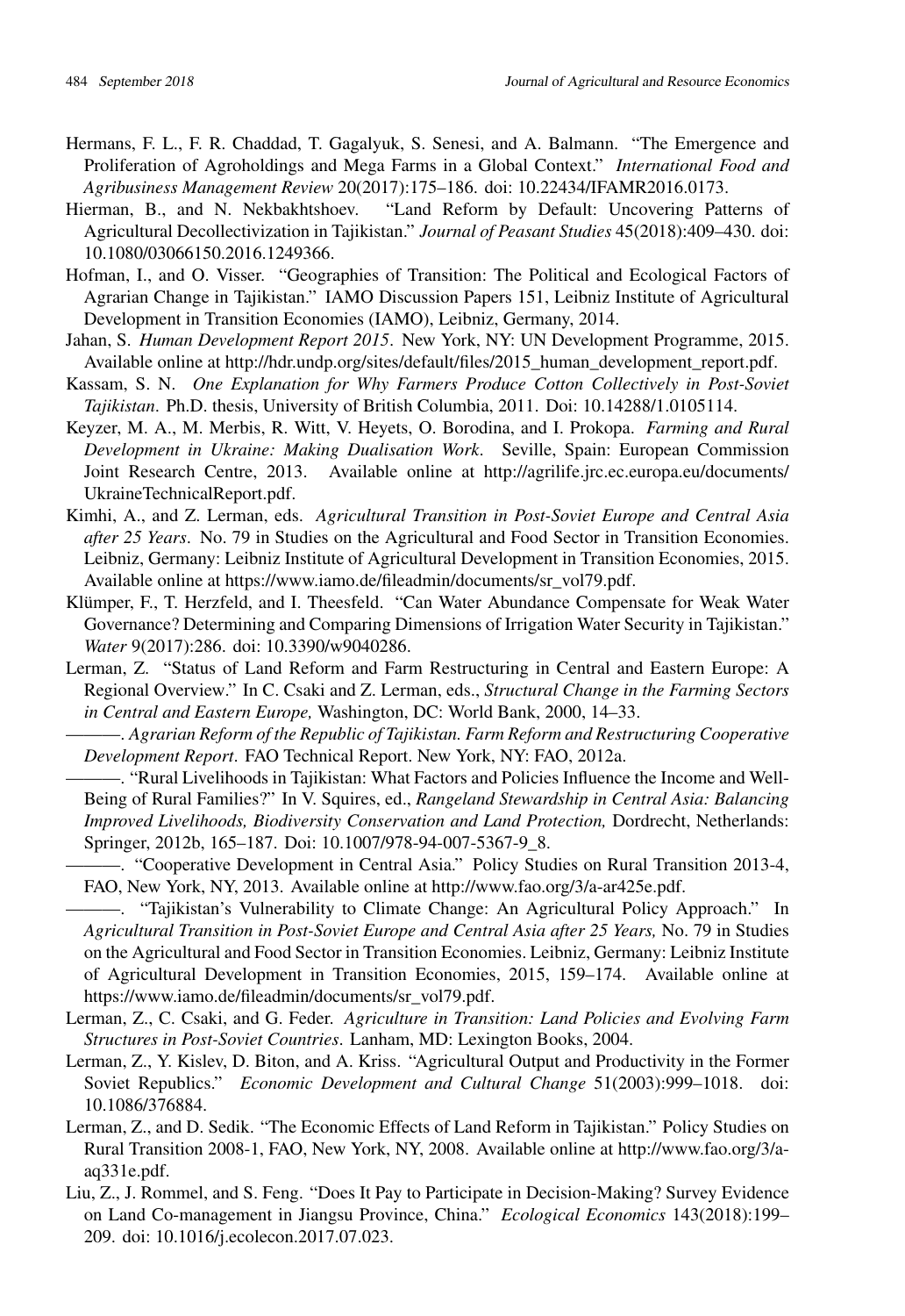- <span id="page-16-9"></span>Macours, K., and J. F. M. Swinnen. "Impact of Initial Conditions and Reform Policies on Agricultural Performance in Central and Eastern Europe, the Former Soviet Union, and East Asia." *American Journal of Agricultural Economics* 82(2000):1149–1155. [doi: 10.1111/0002-](http://doi.org/10.1111/0002-9092.00113) [9092.00113.](http://doi.org/10.1111/0002-9092.00113)
- <span id="page-16-3"></span>Macours, K., and J. M. Swinnen. "Patterns of Agrarian Transition." *Economic Development and Cultural Change* 50(2002):365–394. [doi: 10.1086/322883.](http://doi.org/10.1086/322883)
- <span id="page-16-14"></span>Markelova, H., R. Meinzen-Dick, J. Hellin, and S. Dohrn. "Collective Action for Smallholder Market Access." *Food Policy* 34(2009):1–7. [doi: 10.1016/j.foodpol.2008.10.001.](http://doi.org/10.1016/j.foodpol.2008.10.001)
- <span id="page-16-2"></span>Mathijs, E., and J. Swinnen. "The Economics of Agricultural Decollectivization in East Central Europe and the Former Soviet Union." *Economic Development and Cultural Change* 47(1998):1– 26. [doi: 10.1086/452384.](http://doi.org/10.1086/452384)
- <span id="page-16-5"></span>Mathijs, E., and J. F. M. Swinnen. "Production Organization and Efficiency During Transition: An Empirical Analysis of East German Agriculture." *Review of Economics and Statistics* 83(2001):100–107. [doi: 10.1162/003465301750160072.](http://doi.org/10.1162/003465301750160072)
- <span id="page-16-11"></span>Moser, S., and O. Mußhoff. "Ex-Ante Evaluation of Policy Measures: Effects of Reward and Punishment for Fertiliser Reduction in Palm Oil Production." *Journal of Agricultural Economics* 67(2016):84–104. [doi: 10.1111/1477-9552.12114.](http://doi.org/10.1111/1477-9552.12114)
- <span id="page-16-12"></span>Müller, M., J. Rommel, and C. Kimmich. "Farmers' Adoption of Irrigation Technologies: Experimental Evidence from a Coordination Game with Positive Network Externalities in India." *German Economic Review* 19(2018):119–139. [doi: 10.1111/geer.12117.](http://doi.org/10.1111/geer.12117)
- <span id="page-16-6"></span>Nilsson, L., H. Hansson, and C. J. Lagerkvist. "Motivational Factors for Remaining in or Exiting a Cooperative: Motivational Factors for Remaining in or Exiting a Cooperative." *Agribusiness* 33(2017):209–225. [doi: 10.1002/agr.21480.](http://doi.org/10.1002/agr.21480)
- <span id="page-16-17"></span>Organisation for Economic Co-operation and Development. *Development Aid at a Glance. Statistics by Region. 4. Asia*. Paris, France: OECD, 2018. Available online at http://www.oecd.org/dac/financing-sustainable-development/development-finance-data/Asia-Development-Aid-at-a-Glance-2018.pdf.
- <span id="page-16-10"></span>Petrick, M., and M. R. Carter. "Critical Masses in the Decollectivisation of Post-Soviet Agriculture." *European Review of Agricultural Economics* 36(2009):231–252. [doi: 10.1093/erae/jbp022.](http://doi.org/10.1093/erae/jbp022)
- <span id="page-16-1"></span>Pingali, P. L., and V.-T. Xuan. "Vietnam: Decollectivization and Rice Productivity Growth." *Economic Development and Cultural Change* 40(1992):697–718. [doi: 10.1086/451973.](http://doi.org/10.1086/451973)
- <span id="page-16-7"></span>Platteau, J.-P. *Institutions, Social Norms, and Economic Development*. Amsterdam, Netherlands: Harwood Academic, 2000.
- <span id="page-16-0"></span>Pollak, R. A. "A Transaction Cost Approach to Families and Households." *Journal of Economic Literature* 23(1985):581–608.
- <span id="page-16-16"></span>Pomfret, R. "State-Directed Diffusion of Technology: The Mechanization of Cotton Harvesting in Soviet Central Asia." *Journal of Economic History* 62(2002):170–188.
- <span id="page-16-15"></span>Putterman, L., and M. DiGiorgio. "Choice and Efficiency in a Model of Democratic Semi-Collective Agriculture." *Oxford Economic Papers* 37(1985):1–21. [doi: 10.1093/](http://doi.org/10.1093/ oxfordjournals.oep.a041664) [oxfordjournals.oep.a041664.](http://doi.org/10.1093/ oxfordjournals.oep.a041664)
- <span id="page-16-8"></span>Rabin, M. "Incorporating Fairness into Game Theory and Economics." *American Economic Review* 83(1993):1281–1302.
- <span id="page-16-4"></span>Rizov, M., D. Gavrilescu, H. Gow, E. Mathijs, and J. F. M. Swinnen. "Transition and Enterprise Restructuring: The Development of Individual Farming in Romania." *World Development* 29(2001):1257–1274. [doi: 10.1016/S0305-750X\(01\)00030-4.](http://doi.org/10.1016/S0305-750X(01)00030-4)
- <span id="page-16-13"></span>Robinson, S., I. Higginbotham, T. Guenther, and A. Germain. "Land Reform in Tajikistan: Consequences for Tenure Security, Agricultural Productivity and Land Management Practices." In R. Behnke, ed., *The Socio-Economic Causes and Consequences of Desertification in Central Asia,* NATO Science for Peace and Security Series. Dordrecht, Netherlands: Springer, 2008, 171– 203. Doi: 10.1007/978-1-4020-8544-4\_8.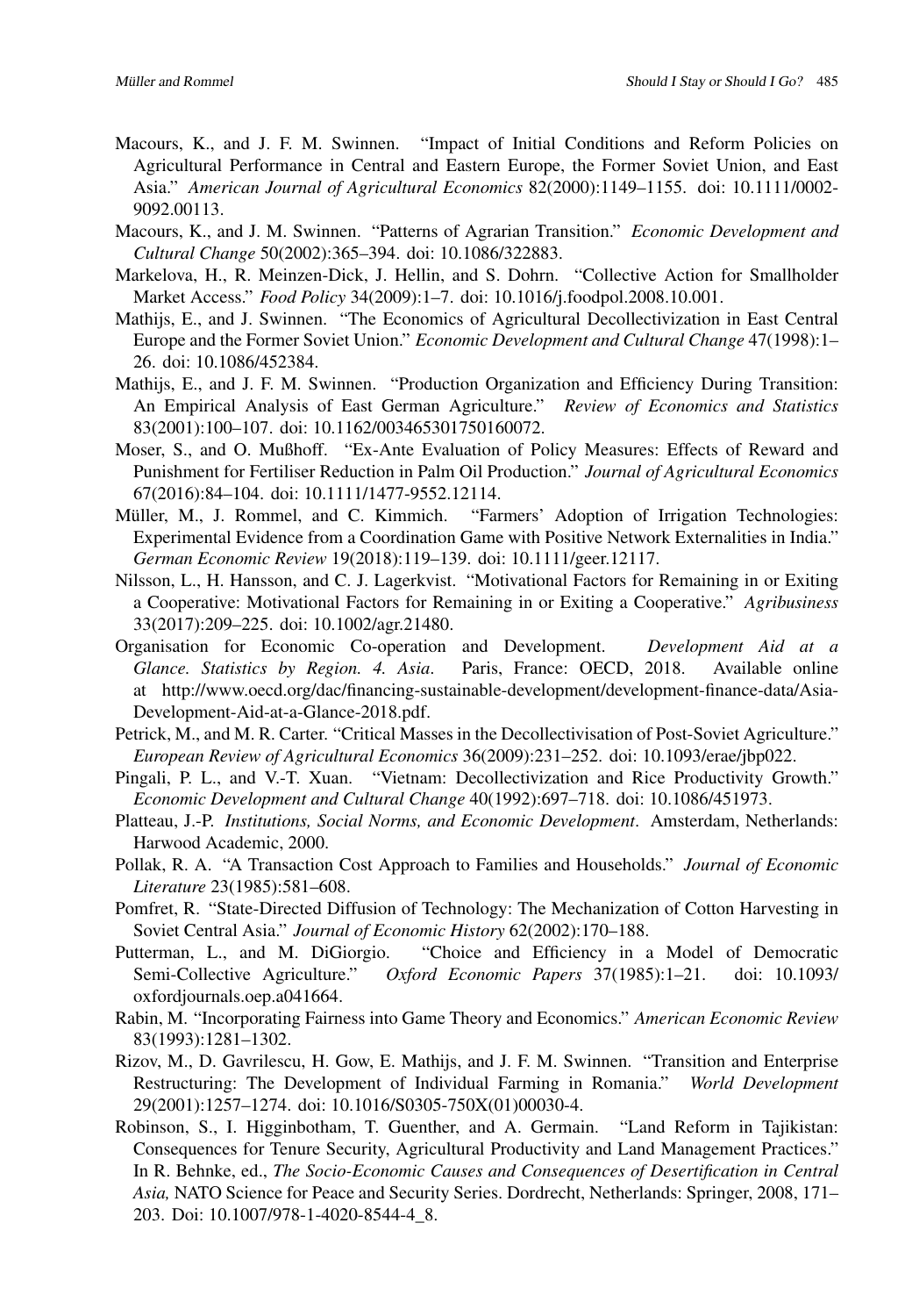- <span id="page-17-16"></span><span id="page-17-0"></span>Rosenbaum, P. R., and D. B. Rubin. "The Central Role of the Propensity Score in Observational Studies for Causal Effects." *Biometrika* 70(1983):41–55. [doi: 10.1093/biomet/70.1.41.](http://doi.org/10.1093/biomet/70.1.41)
- <span id="page-17-10"></span>Rowe, W. C. "Agrarian Adaptations in Tajikistan: Land Reform, Water and Law." *Central Asian Survey* 29(2010):189–204. [doi: 10.1080/02634937.2010.490678.](http://doi.org/10.1080/02634937.2010.490678)
- <span id="page-17-5"></span>Rozelle, S., and J. F. M. Swinnen. "Success and Failure of Reform: Insights from the Transition of Agriculture." *Journal of Economic Literature* 42(2004):404–456. [doi: 10.1257/](http://doi.org/10.1257/ 0022051041409048) [0022051041409048.](http://doi.org/10.1257/ 0022051041409048)
- <span id="page-17-7"></span>Saenger, C., M. Qaim, M. Torero, and A. Viceisza. "Contract Farming and Smallholder Incentives to Produce High Quality: Experimental Evidence from the Vietnamese Dairy Sector." *Agricultural Economics* 44(2013):297–308. [doi: 10.1111/agec.12012.](http://doi.org/10.1111/agec.12012)
- <span id="page-17-2"></span>Sarris, A. H., T. Doucha, and E. Mathijs. "Agricultural Restructuring in Central and Eastern Europe: Implications for Competitiveness and Rural Development." *European Review of Agriculture Economics* 26(1999):305–329. [doi: 10.1093/erae/26.3.305.](http://doi.org/10.1093/erae/26.3.305)
- <span id="page-17-1"></span>Schmitt, G. "Why Is the Agriculture of Advanced Western Economies Still Organized by Family Farms? Will This Continue to Be So in the Future?" *European Review of Agricultural Economics* 18(1991):443–458. [doi: 10.1093/erae/18.3-4.443.](http://doi.org/10.1093/erae/18.3-4.443)
- <span id="page-17-14"></span>Solnick, S. "Gender Differences in the Ultimatum Game." *Economic Inquiry* 39(2001):189–200. [doi: 10.1111/j.1465-7295.2001.tb00060.x.](http://doi.org/10.1111/j.1465-7295.2001.tb00060.x)
- <span id="page-17-15"></span>TAJSTAT. *Monthly Wages, 1995âA§2017*. Tajikistan: Statistical Agency under the President of the Republic of Tajikistan, 2017. Available online at http://www.stat.tj/en/analytical-tables/realsector/.
- <span id="page-17-3"></span>Thiele, H., and C. M. Brodersen. "Differences in Farm Efficiency in Market and Transition Economies: Empirical Evidence from West and East Germany." *European Review of Agriculture Economics* 26(1999):331–347. [doi: 10.1093/erae/26.3.331.](http://doi.org/10.1093/erae/26.3.331)
- <span id="page-17-12"></span>Turnley, W. H., and D. C. Feldman. "The Impact of Psychological Contract Violations on Exit, Voice, Loyalty, and Neglect." *Human Relations* 52(1999):895–922. [doi: 10.1177/](http://doi.org/10.1177/ 001872679905200703) [001872679905200703.](http://doi.org/10.1177/ 001872679905200703)
- <span id="page-17-17"></span>U.S. Agency for International Development. *Tajikistan Land Reform and Farm Restructuring Project. Final Report*. Washington, DC: USAID, 2016. Available online at https://www.landlinks.org/document/lrfrp-final-report/.
- <span id="page-17-11"></span>Van Atta, D. "Agrarian Reform in Post-Soviet Russia." *Post-Soviet Affairs* 10(1994):159–190. [doi:](http://doi.org/10.1080/1060586X.1994.10641381) [10.1080/1060586X.1994.10641381.](http://doi.org/10.1080/1060586X.1994.10641381)
- <span id="page-17-9"></span>———. "'White Gold' or Fool's Gold?: The Political Economy of Cotton in Tajikistan." *Problems of Post-Communism* 56(2009):17–35. [doi: 10.2753/PPC1075-8216560202.](http://doi.org/10.2753/PPC1075-8216560202)
- <span id="page-17-13"></span>Van Vugt, M., S. F. Jepson, C. M. Hart, and D. De Cremer. "Autocratic Leadership in Social Dilemmas: A Threat to Group Stability." *Journal of Experimental Social Psychology* 40(2004):1– 13. [doi: 10.1016/S0022-1031\(03\)00061-1.](http://doi.org/10.1016/S0022-1031(03)00061-1)
- <span id="page-17-6"></span>Viceisza, A. C. G. "Creating a Lab in the Field: Economics Experiments for Policymaking." *Journal of Economic Surveys* 30(2016):835–854. [doi: 10.1111/joes.12118.](http://doi.org/10.1111/joes.12118)
- <span id="page-17-8"></span>World Bank. "Tajikistan." Economic Update 1, World Bank, Washington, DC, 2015. Available online at http://pubdocs.worldbank.org/en/222801489563910303/Tajikistan-Economic-Update-Spring-2015-en.pdf.
- <span id="page-17-4"></span>Xu, Z. "Decollectivization, Collective Legacy, and Uneven Agricultural Development in China." *World Development* 98(2017):290–299. [doi: 10.1016/j.worlddev.2017.04.037.](http://doi.org/10.1016/j.worlddev.2017.04.037)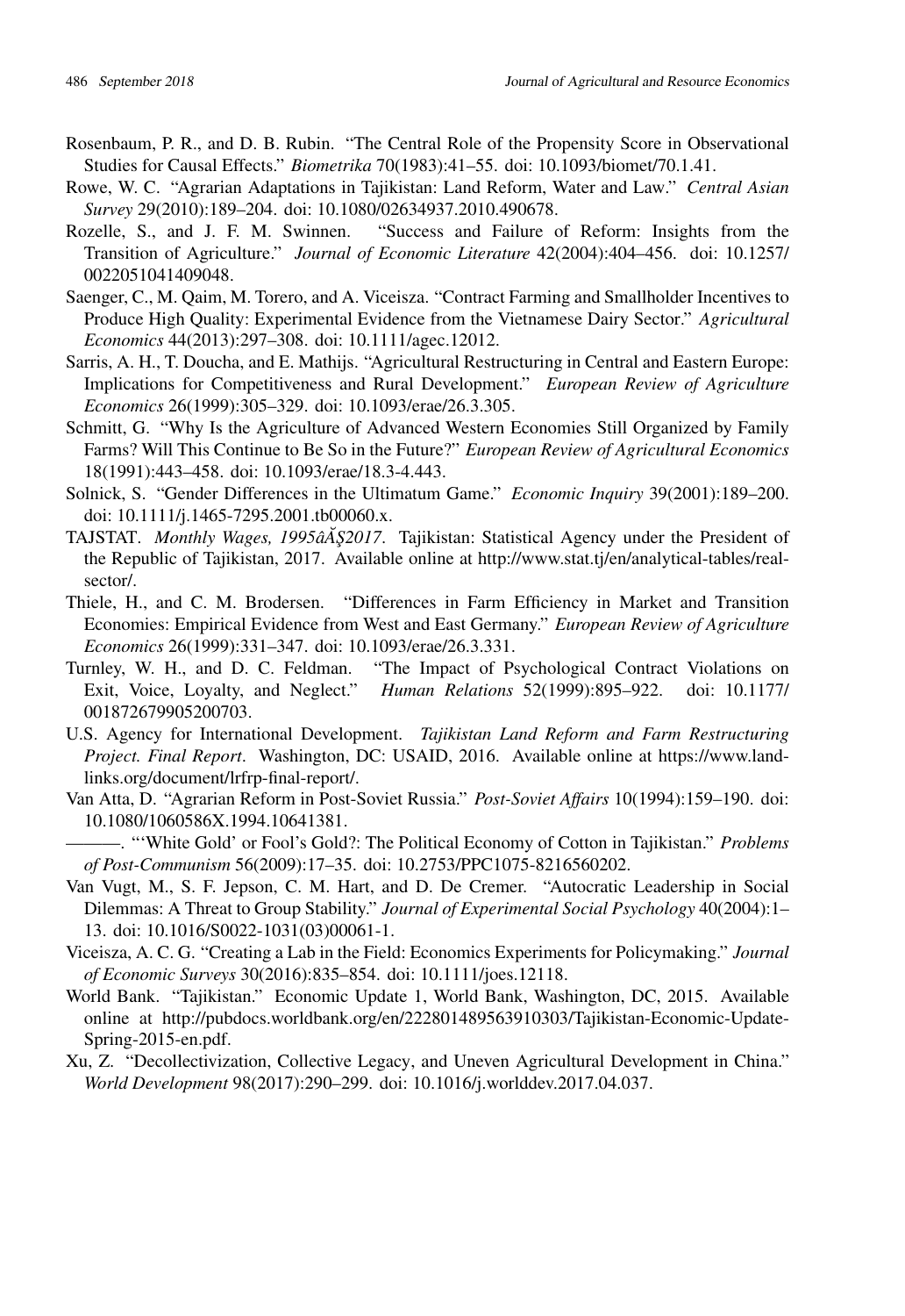| Table S1. Socioeconomic Comparison |                         |                      | Proposeı                |         |                 |                |         | Responder      |            |                 | <i>p</i> -Value for        |
|------------------------------------|-------------------------|----------------------|-------------------------|---------|-----------------|----------------|---------|----------------|------------|-----------------|----------------------------|
|                                    | Z                       | Z                    | $\overline{\mathbf{s}}$ | Жiп     | Max             | Z              | Mean    | SD             | Мin        | Max             | <b>Test of Differences</b> |
| Female                             | 199                     | 0.37                 | 0.48                    |         |                 | 197            | 0.29    | 0.46           |            |                 | $p = 0.13^b$               |
| Age                                | 197                     | 45.39                | 12.69                   | ≊       | 75              | 195            | 46.26   | 13.09          | $^{\circ}$ | 74              | $p = 0.46^a$               |
| Education                          | $\overline{5}$          | 11.13                | 2.48                    |         |                 | $\overline{9}$ | 10.90   |                |            | $\frac{8}{2}$   | $p = 0.59^a$               |
| Uzbek                              | $\overline{8}$          | 0.25                 | 0.43                    |         |                 | 197            | 0.26    | $2.40$<br>0.44 |            |                 | $p=0.77^b$                 |
| Victimization dummy                | 198                     | $0.59$<br>0.41       | 64.0                    |         |                 | 192            | 0.58    | 0.49           |            |                 | $p=0.96^b$                 |
| Agri. background                   | 50                      |                      | 64.0                    |         |                 | 168            | 0.33    | 0.47           |            |                 | $p = 0.13^b$               |
| Degree or prof. exp.               | 50                      | 0.90                 | 0.30                    |         |                 | 168            | 0.85    | 0.36           |            |                 | $p = 0.17^b$               |
| Agri. experience                   | 197                     | 19.97                | 12.30                   |         |                 | 193            | 19.59   | 12.41          |            | 47              | $p = 0.82^a$               |
| Household size                     | 197                     | $\frac{8.18}{-0.03}$ | 3.61                    |         | $\overline{20}$ | 197            | 7.90    | 3.67           |            | $\overline{20}$ | $p = 0.32^a$               |
| Pca asset1                         | 186                     |                      | $\frac{8}{100}$         | $-1.65$ | 3.02            | 184            | 0.03    | 1.00           | $-1.65$    | 3.02            | $p=0.48^a$                 |
| Pca asset2                         | 186                     | 0.03                 | 1.05                    | $-0.81$ | 5.94            | 184            | $-0.03$ | 0.95           | $-0.81$    | 5.75            | $p = 0.57^a$               |
| Land owned                         | $\overline{\mathbf{8}}$ | 0.82                 | 0.74                    |         |                 | 183            | 0.79    | 0.78           |            |                 | $p = 0.36^a$               |
| Certificate or land title          | $\overline{60}$         | 0.89                 | 0.31                    |         |                 | 159            | 0.89    | 0.31           |            |                 | $p=0.96^a$                 |
| Other income                       | ङ                       | 0.42                 | 0.50                    |         |                 | 164            | 0.48    | 0.50           |            |                 | $p = 0.32^b$               |
| No farmer in 5 years               | 85                      | 0.09                 | 0.28                    |         |                 | 185            | 0.09    | 0.29           |            |                 | $p = 0.86^{b}$             |
|                                    |                         |                      |                         |         |                 |                |         |                |            |                 |                            |

Table S1. Socioeconomic Comparison of Random Assignment to Ultimatum Game Role

*Notes:* a Wilcoxon–Mann–Whitney *t*-test;  $\int \chi^2$  test.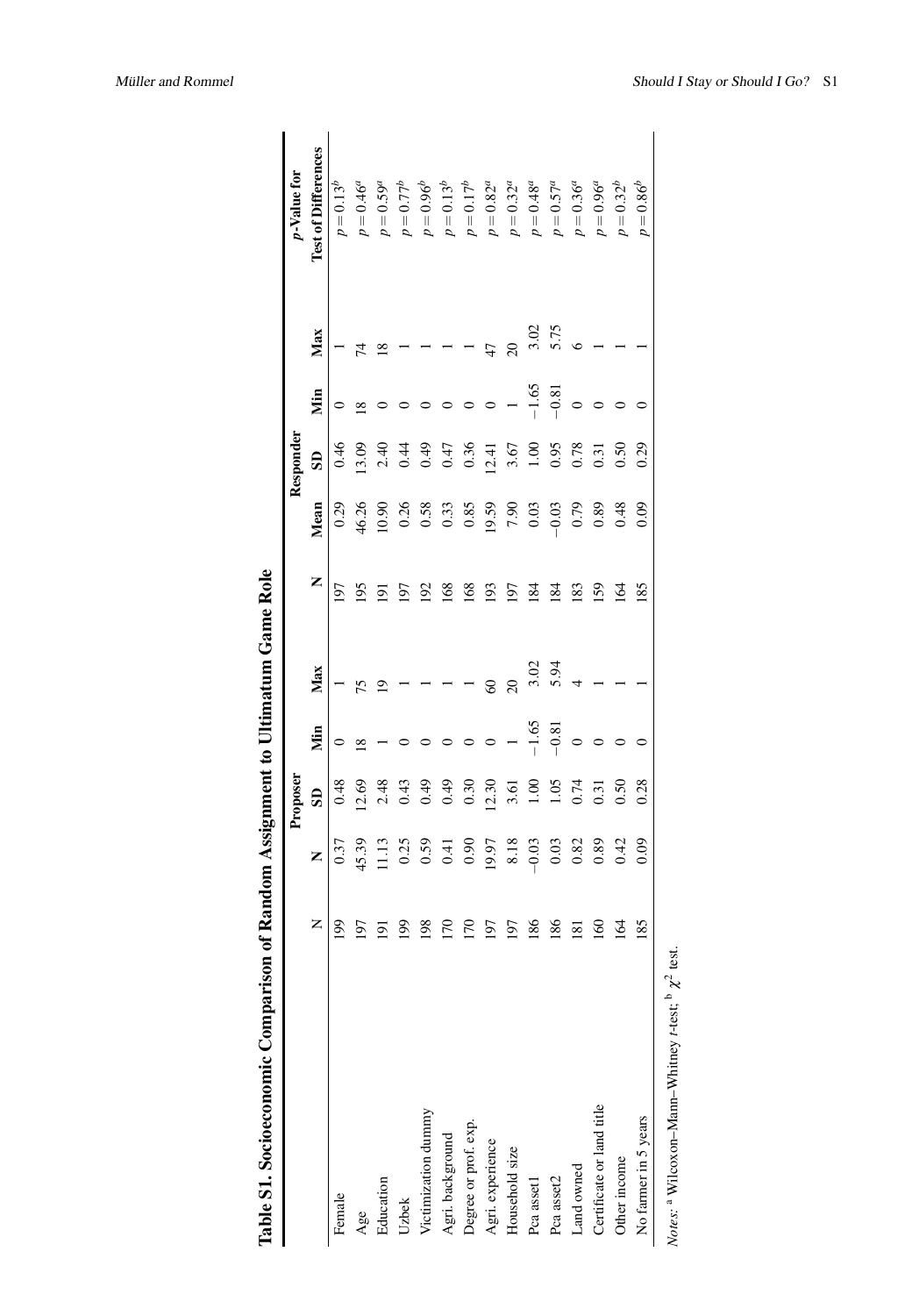| <b>Dependent Variable:</b>     | <b>Full Sample</b> | Only<br>Proposer | Only<br>Proposer | Only<br>Responder       | Only<br><b>Responder</b> |
|--------------------------------|--------------------|------------------|------------------|-------------------------|--------------------------|
| <b>Collective Farm</b>         | $\mathbf{1}$       | $\mathbf{2}$     | 3                | $\overline{\mathbf{4}}$ | 5                        |
| Amount offered                 |                    | 0.01             | 0.01             |                         |                          |
|                                |                    | (0.03)           | (0.03)           |                         |                          |
| Reject                         |                    |                  |                  | $-1.20***$              | $-1.20***$               |
|                                |                    |                  |                  | (0.41)                  | (0.44)                   |
| Female                         | $-0.08$            |                  | $-0.28$          |                         | $-0.01$                  |
|                                | (0.65)             |                  | (0.73)           |                         | (0.65)                   |
| Dist. to mean age              | $-0.05**$          |                  | $-0.05*$         |                         | $-0.07**$                |
|                                | (0.02)             |                  | (0.03)           |                         | (0.03)                   |
| Dist. to mean age <sup>2</sup> | $-0.00**$          |                  | $-0.00$          |                         | $-0.00***$               |
|                                | (0.00)             |                  | (0.00)           |                         | (0.00)                   |
| Dist. to mean edu.             | $-0.10$            |                  | $-0.00$          |                         | $-0.24**$                |
|                                | (0.06)             |                  | (0.08)           |                         | (0.10)                   |
| Dist. to mean edu. $2$         | $-0.01$            |                  | $-0.01$          |                         | 0.03                     |
|                                | (0.01)             |                  | (0.01)           |                         | (0.03)                   |
| Uzbek                          | $-0.05$            |                  | 0.12             |                         | $-0.10$                  |
|                                | (0.81)             |                  | (0.91)           |                         | (0.78)                   |
| Victimization dummy            | $-0.11$            |                  | 0.02             |                         | $-0.28$                  |
|                                | (0.37)             |                  | (0.46)           |                         | (0.40)                   |
| Agri. experience               | $0.05***$          |                  | $0.06***$        |                         | 0.04                     |
|                                | (0.02)             |                  | (0.02)           |                         | (0.02)                   |
| Household size                 | $-0.10**$          |                  | $-0.18***$       |                         | $-0.03$                  |
|                                | (0.05)             |                  | (0.07)           |                         | (0.06)                   |
| Constant                       | 0.24               | $-0.16$          | 0.36             | 0.23                    | 0.20                     |
|                                | (0.87)             | (0.61)           | (0.87)           | (0.51)                  | (1.02)                   |
| Share of Collective farm $= 1$ | 49.04%             | 50.25            | 49.46%           | 50.00%                  | 48.62%                   |
|                                |                    |                  |                  |                         |                          |
| Share of Reject = $1$          |                    |                  |                  | 20.20%                  | 21.55%                   |
| $\boldsymbol{N}$               | 367                | 199              | 186              | 198                     | 181                      |
| Log-likelihood                 | $-235.05$          | $-137.66$        | $-116.86$        | $-132.02$               | $-107.46$                |
| Pseudo $R^2$                   | 0.08               | 0.00             | 0.09             | 0.04                    | 0.14                     |

# Table S2. Additional Logistic Regressions on Collective Farming with Reduced Number of Variables

*Notes:* Standard errors (clustered for sessions) in parentheses. Single, double, and triple asterisks (\*, \*\*, \*\*\*) indicate significance at the 10%, 5%, and 1% level.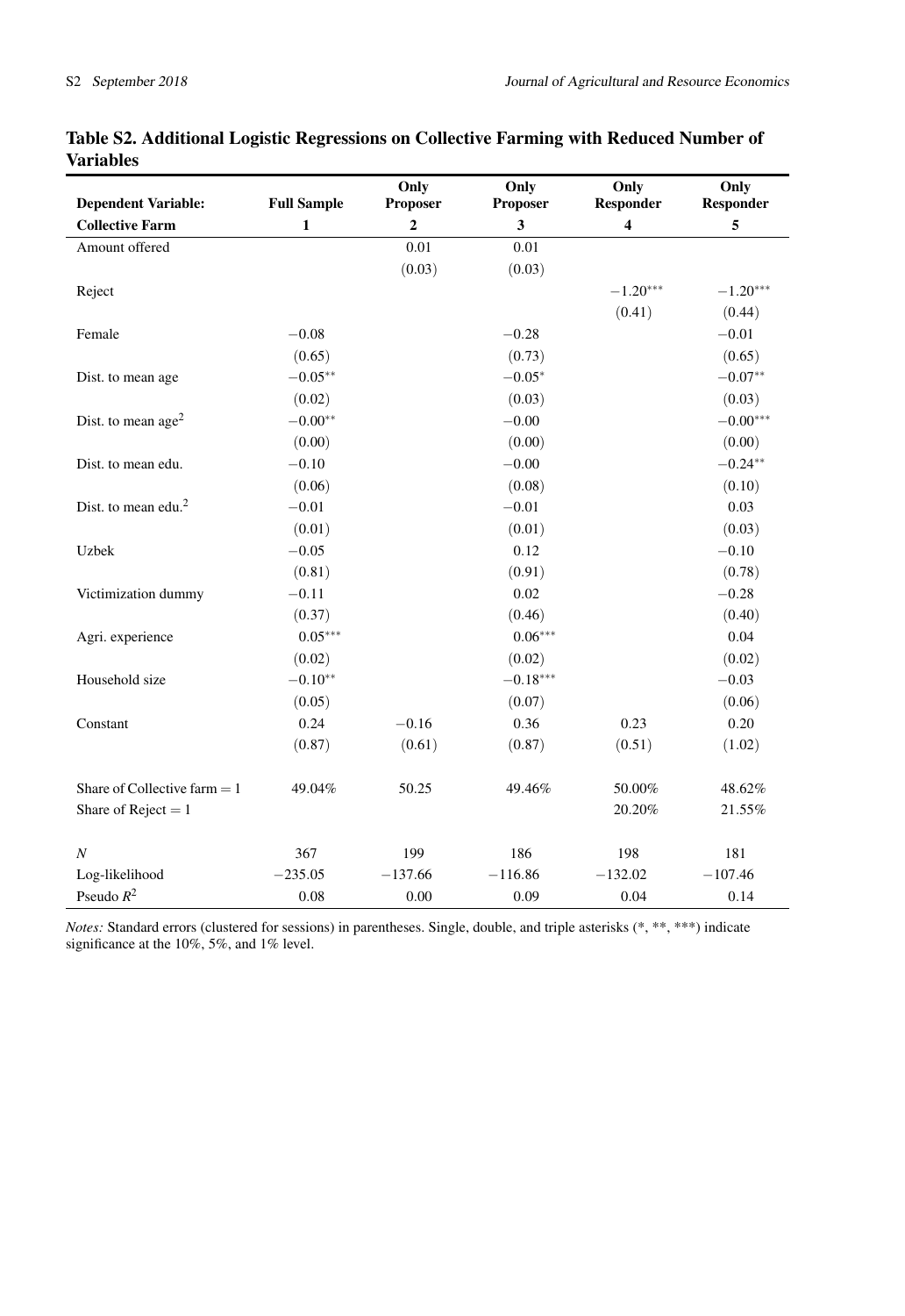| <b>Dependent Variable:</b>      | <b>Full Sample</b> | <b>Only Proposer</b> | <b>Only Responder</b>   |
|---------------------------------|--------------------|----------------------|-------------------------|
| <b>Collective farm</b>          | $\mathbf{1}$       | $\mathbf{2}$         | $\overline{\mathbf{3}}$ |
| Amount offered                  |                    | $0.00\,$             |                         |
|                                 |                    | (0.04)               |                         |
| Reject                          |                    |                      | $-2.17***$              |
|                                 |                    |                      | (0.66)                  |
| Female                          | $-0.59$            | $-0.85$              | $-0.87$                 |
|                                 | (0.72)             | (0.85)               | (0.77)                  |
| Dist. to mean age               | $-0.07***$         | $-0.09*$             | $-0.06*$                |
|                                 | (0.02)             | (0.05)               | (0.04)                  |
| Dist. to mean $age2$            | $-0.00$            | 0.00                 | $-0.00$                 |
|                                 | (0.00)             | (0.00)               | (0.00)                  |
| Dist. to mean edu.              | $-0.07$            | 0.03                 | $-0.18$                 |
|                                 | (0.07)             | (0.09)               | (0.13)                  |
| Dist. to mean edu. <sup>2</sup> | $-0.01$            | 0.00                 | $0.05*$                 |
|                                 | (0.01)             | (0.02)               | (0.03)                  |
| Uzbek                           | $-0.93$            | $-1.41$              | $-1.10$                 |
|                                 | (0.87)             | (1.11)               | (0.71)                  |
| Victimization dummy             | 0.16               | $1.09**$             | $-0.40$                 |
|                                 | (0.41)             | (0.53)               | (0.61)                  |
| Agri. Background                | $0.83***$          | 0.23                 | $1.81***$               |
|                                 | (0.31)             | (0.54)               | (0.60)                  |
| Degree or prof. exp.            | 1.00               | $2.08*$              | 0.50                    |
|                                 | (0.73)             | (1.14)               | (0.94)                  |
| Agri. experience                | $0.05**$           | $0.09*$              | 0.01                    |
|                                 | (0.03)             | (0.05)               | (0.03)                  |
| No farmer in 5 years            | $2.19**$           | $0.00\,$             | $2.87***$               |
|                                 | (1.04)             | (.)                  | (0.95)                  |
| Household size                  | $-0.12**$          | $-0.29***$           | $-0.04$                 |
|                                 | (0.05)             | (0.08)               | (0.07)                  |
| Pca asset1                      | $-0.34$            | $-1.10***$           | 0.27                    |
|                                 | (0.21)             | (0.40)               | (0.36)                  |
| Pca asset2                      | $-0.29$            | $-0.60**$            | $-0.51$                 |
|                                 | (0.21)             | (0.29)               | (0.36)                  |
| Land owned                      | 0.29               | $0.72**$             | 0.36                    |
|                                 | (0.34)             | (0.31)               | (0.45)                  |
| Other income                    | $-0.44$            | $-0.59$              | $-0.85***$              |
|                                 | (0.35)             | (0.64)               | (0.40)                  |
| Constant                        | $-0.93$            | $-1.82$              | 0.43                    |
|                                 | (1.16)             | (1.53)               | (1.51)                  |
| Share of Collective farm $= 1$  | 52.23%             | 52.38%               | $50.86\%$               |
| Share of Reject = $1$           |                    |                      | $25.00\%$               |
| N                               | 224                | 105                  | 116                     |
| Log-likelihood                  | $-127.28$          | $-51.39$             | $-55.02$                |
| Pseudo $\mathbb{R}^2$           | $0.18\,$           | 0.29                 | 0.32                    |

# Table S3. Logistic Regressions on Collective Farming Excluding the Subsample of 40 Farmers without Any Collective History (Collective history  $= 1$ )

*Notes:* : Standard errors (clustered for sessions) in parentheses. Single, double, and triple asterisks (\*, \*\*, \*\*\*) indicate significance at the 10%, 5%, and 1% level.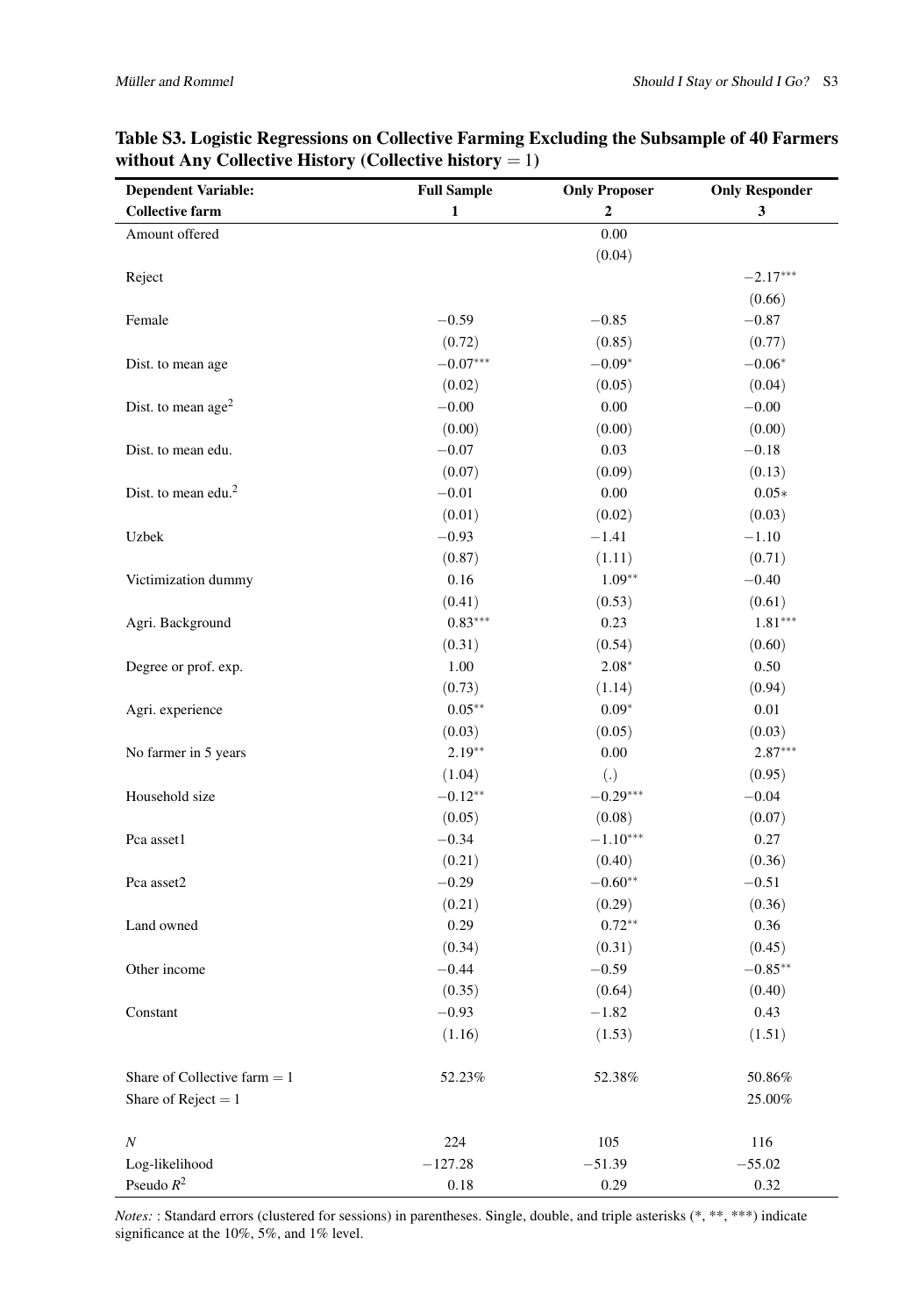| <b>Dependent Variable: Reject</b> | <b>Probit Model</b> |
|-----------------------------------|---------------------|
| Amount offered                    | $-0.09***$          |
|                                   | (0.02)              |
| Married                           | $0.49*$             |
|                                   | (0.28)              |
| Age                               | 0.00                |
|                                   | (0.01)              |
| Female                            | $-0.29$             |
|                                   | (0.28)              |
| Education                         | 0.08                |
|                                   | (0.05)              |
| Constant                          | $-1.03$             |
|                                   |                     |
| N                                 | 189                 |
| Log-likelihood                    | $-75.50$            |
| LR $\chi^2$                       | 41.44               |
| Pseudo $R^2$                      | 0.22                |

# Table S4. Probit Model on Rejection Behavior to Generate Propensity Scores

 $\overline{a}$ 

*Notes:* Single and triple asterisks (\*, \*\*\*) indicate significance at the 10%, 5%, and 1% level.



Figure S1. Kernel Density Estimates of Amount Offered by Farm Type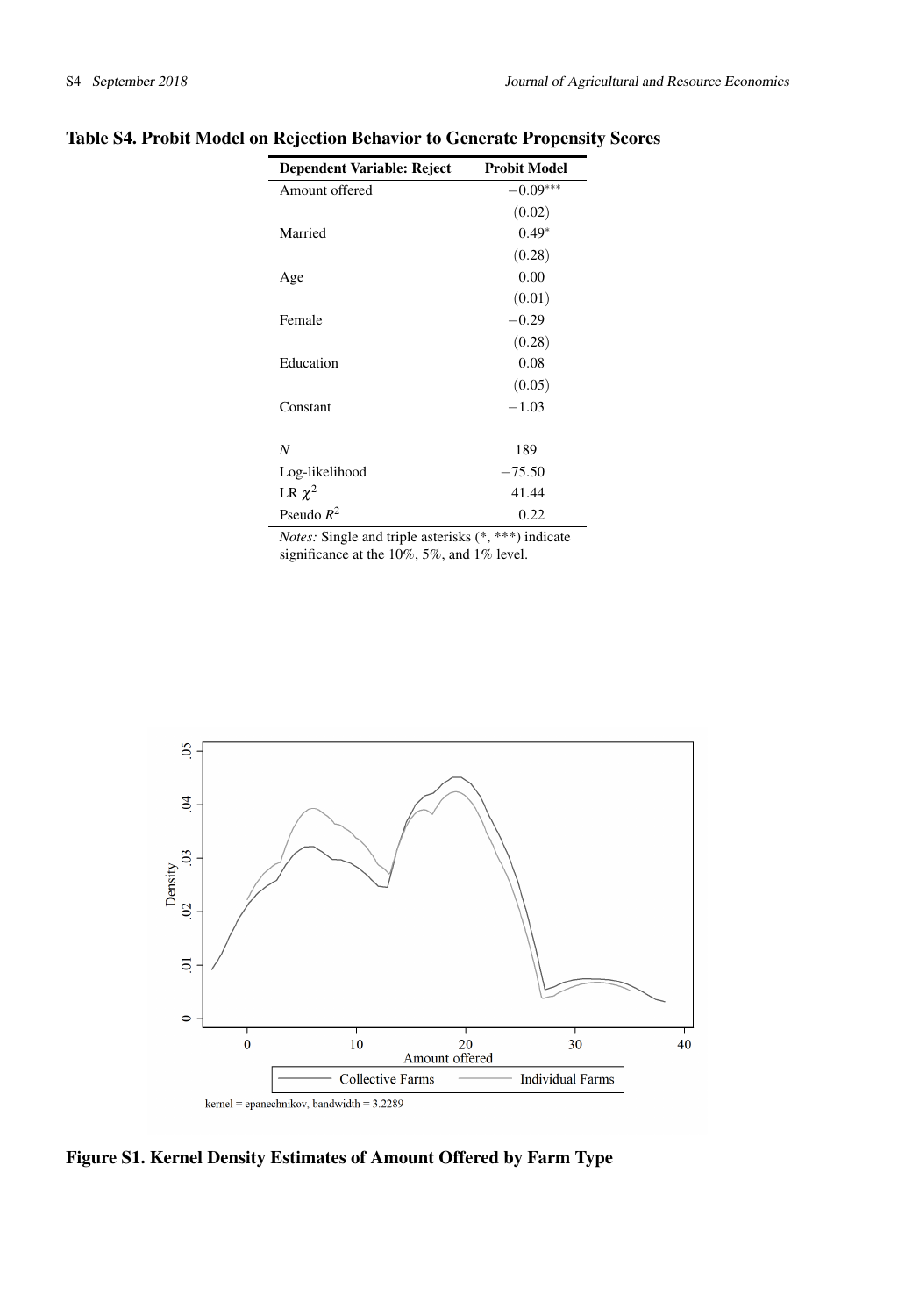

Figure S2. Absolute Frequencies of Amounts Offered by Responder Decision for Collective Farms



Figure S3. Absolute Frequencies of Amounts Offered by Responder Decision for Individual Farms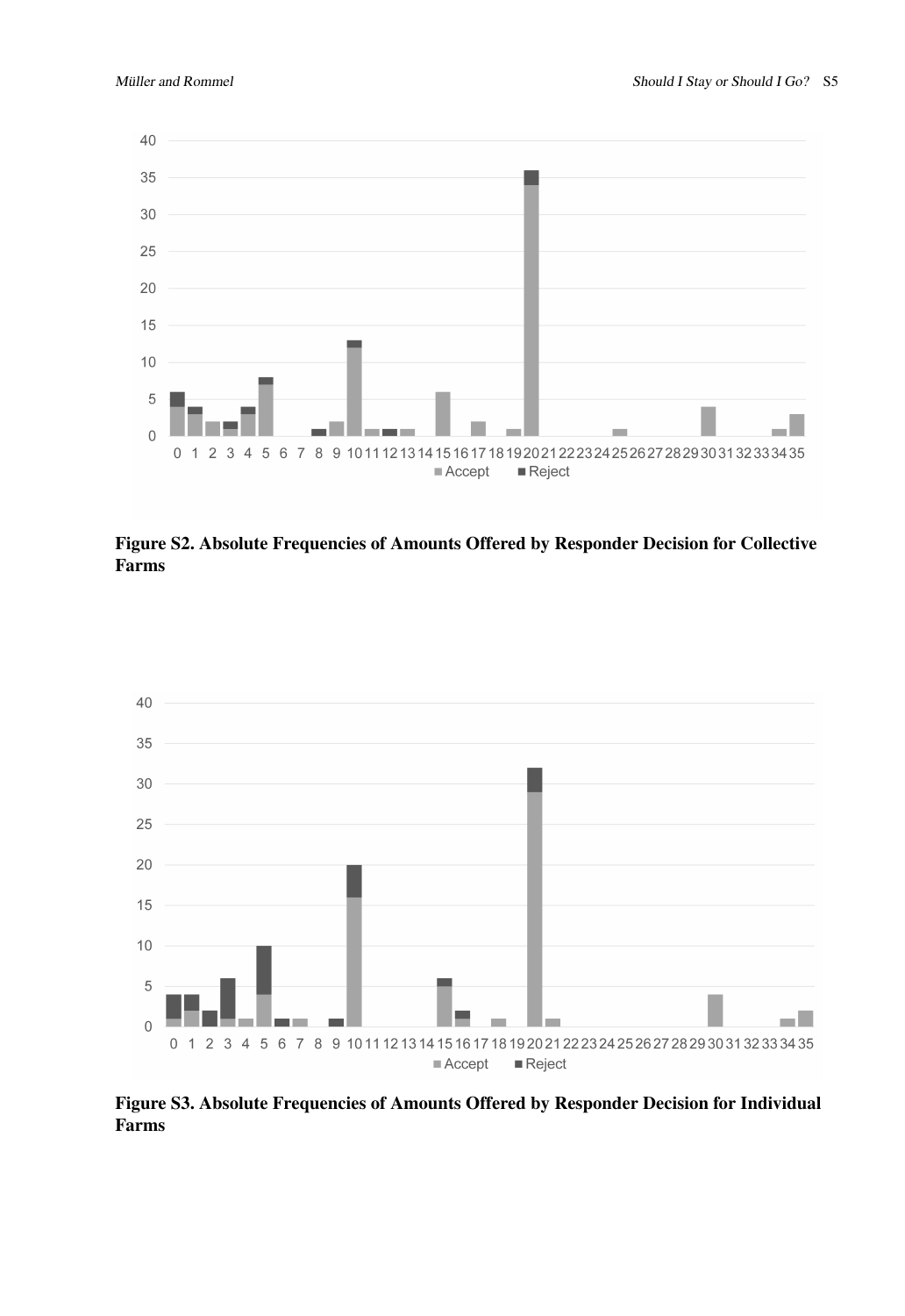# Online Supplement: Protocol and Instructions: Dictator Game and Ultimatum Game Tajikistan

#### *Arrival and Setup*

GROUPS OF 20-40 PARTICIPANTS (EVEN NUMBER NECESSARY, IF UNEVEN NUMBER SHOW-UP FEE OF 20 TJS TO ONE RANDOMLY DRAWN PLAYER). LOOK OUT FOR A QUIET PLACE WITH ENOUGH SPACE (CLASSROOM OR OTHER PUBLIC ROOM IS PREFERRED).

## PREPARE BLINDERS.

MAKE SURE THAT EVERYONE TAKES PLACE SEPARATELY AND PEOPLE CANNOT LOOK ON OTHER'S SHEETS OR BE ABLE TO OBSERVE OTHER'S ACTIONS.

*Welcome and General Introduction by Assistant*

## (IN TAJIK, AND/OR UZBEK)

"*Hello everybody, and thank you for being here today! You will participate today in a study*

*on economic decision-making that is organized by researchers from a German university. Your participation in this event is completely voluntary, and you can leave whenever you want.*

*We will ask you today to make two decisions. Depending on your decisions and the decisions of others you can earn money. However, you can only receive the money if you stay with us.*

*In our study all of you have to make two decisions. Afterwards you will also have to fill a small questionnaire, where we would like to learn more about you and your farm. If you have any questions, you can always raise your hand, and we will respond to you individually. If you cannot read anything, please raise your hand and we will assist you.*

*Before we start, let me highlight an important point: The decisions you will make and the information you will provide today in the questionnaire will be treated completely confidential. All decisions will be made in private and all are anonymous. We will not know who decided in which way. The same applies to the questionnaire. You will receive a number provided by us for your identification, but we will not know from this number who you are. To ensure that no one knows how you decided in the decision task, it is very important that you don't talk to each other during the session and that you don't look at what others do.*

*One more thing: Please make sure your mobile phones are turned off to avoid interruptions during the session! Is everyone okay to start, or are there any upfront questions?"*

# [WAIT FOR QUESTIONS]

*"As I said in the beginning, you are always free to leave. Because you heard now the introduction: is there anyone who wishes to not participate in the tasks today?*

*(If not,) We will start now to distribute envelopes with further information inside to every one of you. You can randomly draw one of the envelopes, but please do not yet open the envelopes."*

#### *Distribution of Envelopes*

[HAVE ENVELOPES AND CLIPBOARDS ACCORDING TO DISTRIBUTION MECHANISM PREPARED (25% FOR EACH DG TREATMENT AND 50% UG RESPONDERS AND 50% UG PROPOSERS)].

[LET PARTICIPANTS DRAW ONE RANDOM ENVELOPE]

[ID WRITTEN ON EVERY SHEET OF PAPER INSIDE THE ENVELOPE].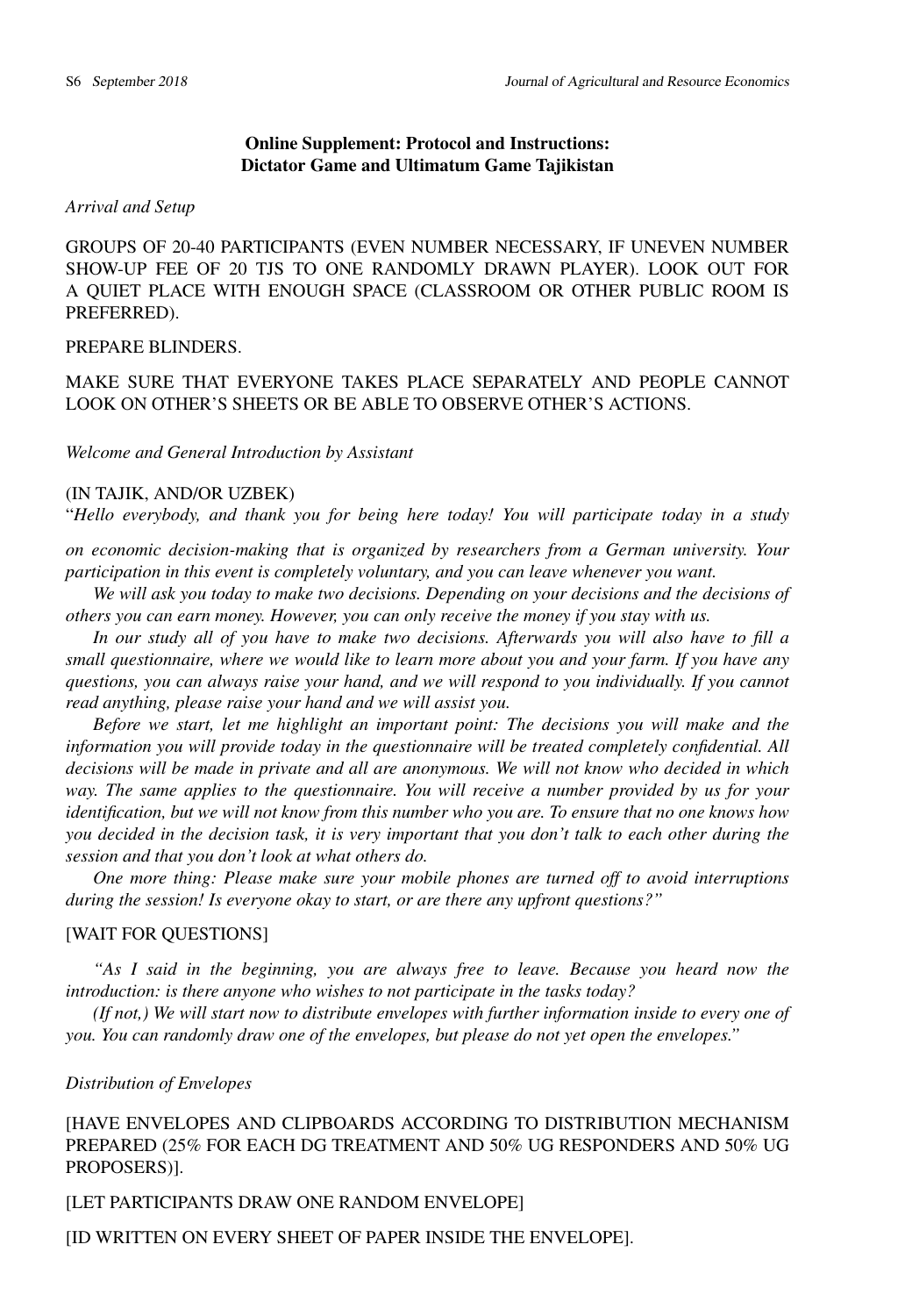## WITHIN EACH ENVELOPE THERE ARE (IN THIS ORDER):

- DG INFORMATION ...
- IN 50% OF THE ENVELOPES THE UG PROPOSER FORM ONE SHEET WITH THE RESPECTIVE ID IN BIG LETTERS
- THE QUESTIONNAIRE (ALL SHEETS ARE STAPLED AND TEARED OFF AFTER EACH TASK)

## *Explanation DG and Decision*

 $[ \ldots ]$ 

DG DECISION

# $\left[\ldots\right]$

## *Explanation of the Ultimatum Game with Examples*

*"I will now explain you the next task for today. In this task your group is divided into two halves. Half of you have one sheet with a table on it on their clipboard. The other half will find only a sheet with a number on it. This is your personal identification number. You will need it later for the final payments.*

*There will be 40 Somoni in the following task. The persons who have the sheet with the table right now are proposers in this task: They can propose how to share this money between him/her and another person/member of your group/farm. The other person with no sheet at the moment is the responder. Every responder is matched randomly to a proposer in this room. You and the other person will never know whom you are matched to. The proposers who have the sheet right now can suggest any possible distribution of the 40 Somoni between both persons. After the proposers have made their offers, every responders will get one sheet and will learn about the suggested distribution. The proposer can decide whether he accepts or rejects the offer. Now comes a very important point: When he or she accepts the offer, both get the proposed amounts. But, when he or she rejects the offer, both get nothing. Let me introduce you to some examples to make it clearer for you:*

*The proposer decides on the table that he will receive 30 Somoni out of the 40 Somoni and the responder will receive 10 Somoni. Then the responder will get the sheet. He can then decide whether he accepts or rejects the offer. Let us assume that he or she accepts the offer: Then the proposer will get 30 Somoni, and the responder will get 10 Somoni. We will pay you the amounts directly after the final task.*

*Another example: The proposer decides on the table that he will receive 25 Somoni and the responder will receive 15 Somoni. Then the responder will get the sheet. Let us assume that he or she rejects the offer: Then both will get nothing.*

*Another example: The proposer decides on the table that he will receive 39 Somoni and the responder will receive 1 Somoni. Then the responder will get the sheet. Let us assume that he or she accepts the offer: Then the proposer will get 39 Somoni, and the responder will get 1 Somoni. We will pay you directly after the final task.*

*And a final example: The proposer decides on the table that he will receive 10 Somoni and the responder will receive 30 Somoni. Then the responder will get the sheet. Let us assume that he or she rejects the offer: Then both get nothing."*

## *UG Decision*

*"For all of you who have no sheet with a table but only this ID number* [SHOW SAMPLE SHEETS]: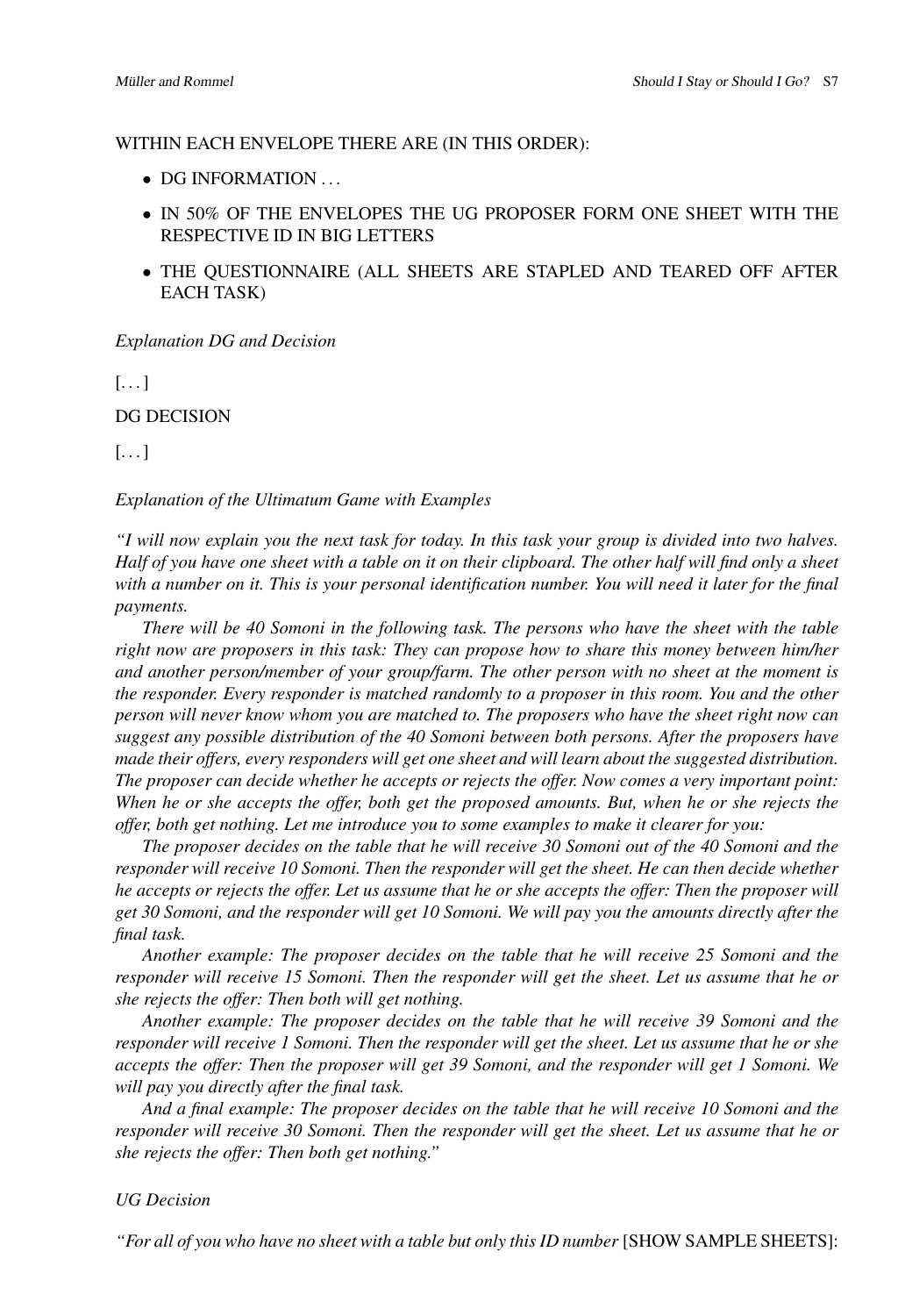*You are responders in this task. And I would kindly ask you to leave the room/location for some minutes such that the proposers can make their decisions.*

WAIT UNTIL ALL RESPONDERS HAVE LEFT [ONE ASSISTANT MAKES SURE THAT RESPONDERS DON'T SPEAK IN BETWEEN TO EACH OTHER]

*"All of you in this room: You are proposers and you should have this sheet in front of you"* [SHOW UG PROPOSAL SHEET].

*You can propose the division of 40 Somoni. Please decide how you want to divide 40 Somoni between you and the other person.*

*Now I will explain you how you can make the decisions: In the first column of the table you can see how much you will get out of 40 Somoni* [SHOW ON SAMPLE SHEET].

*In the second column of the table you can see how much the responder (who is one random person of the group waiting outside/over there)* [SHOW] *will get.*

*In the last column you have to make your decision by ticking the corresponding box in the table. But you can choose only one box.* [SHOW ON SAMPLE SHEET].

*Please remember, that responders can accept or reject your offer. If a responder accepts, you will both get the proposed split of 40 Somoni. If the responder rejects, you will both get nothing.*

*Do you have questions about this task?* [WAIT. . . . . . ]

*(If not,) I now ask all proposers to make their decisions on how to divide the amount of 40 Somoni between you and the other person. Then tear the sheet off and please fold the sheet once. We will then collect all proposer sheets, shuffle them, and distribute them randomly to responders."*

# PROPOSERS MAKE OFFERS AND FOLD THE SHEET

*"We will now shuffle the sheets and distribute them to responders. But therefore, I have to ask you to leave the room/location to let the responders anonymously respond to your proposed split"*

WAIT UNTIL ALL PROPOSERS HAVE LEFT AND UNTIL ALL RESPONDERS ENTERED THE ROOM/LOCATION AND SIT.

# DISTRIBUTE SHEETS RANDOMLY TO RESPONDERS (CAN SEE IT FROM IDS)

*"Please leave the sheets still folded!*

*You are the responders in this task. You can decide whether to accept or reject the proposed division of 40 Somoni. But first of all I ask you now to unfold the sheet and copy your ID from the sheet with the big letters, to the other side of the sheet.* [SHOW ON SAMPLE SHEET. . . . . . ]

*Is this clear?* [WAIT. . . . . . ] *Please copy it now!* [WAIT UNTIL ALL HAVE COPIED THEIR ID  $]$ ."

## CHECK IF THIS IS DONE CORRECTLY, IF NOT ASSIST

#### *"Thank you!*

*You can now look at the proposed division of the money on the first side of the sheet. I will now explain you what this means and how you can respond to it: In the first column of the table you can see how much the proposer suggested to get from the 40 Somoni [SHOW ON SAMPLE SHEET. . . . . . ]. In the second column of the table you see how much you will get from the proposed split* [SHOW ON SAMPLE SHEET. . . . . . ]. *Please check the proposed split!*

*Is this clear to all of you? Do you understand it?* [WAIT. . . . . . ]

*I know ask you to decide about the offer by ticking whether you accept or reject the offer.* [SHOW ON SAMPLE SHEET. . . . . . ] *You can accept the offer by ticking the box here* [SHOW. . . !]. *Or you can reject the offer by ticking here.*[SHOW. . . !] *Please remember: When you accept, you and the other person will get the exact amounts right after the final task. When, you reject, you and the other person will get nothing. Take your time and then fold the sheet again!"*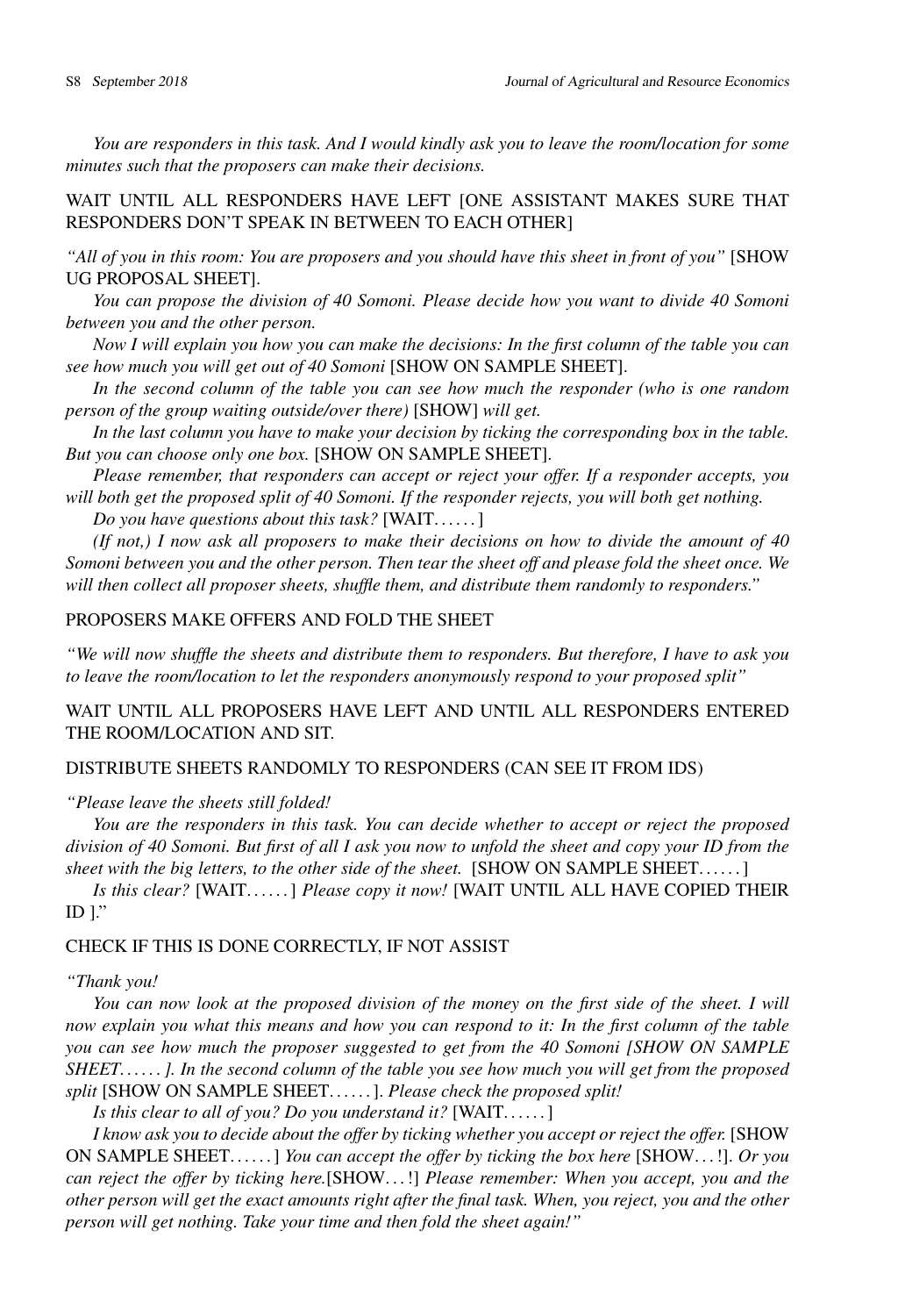## [WAIT UNTIL EVERYONE HAS MADE THE RESPONDER DECISION. . . . . . ]

*"We will now collect the sheets, and we will then pay you the amounts when you come with your ID sheets after the last task."*

# SHEETS GET COLLECTED AND MONEY IS ALLOCATED TO PREPARED ENVELOPES (PREPARED WITH IDS). ENVELOPES ARE DISTRIBUTED WHEN PEOPLE COME FOR SIGNATURES

# *Questionnaire*

*"On the next three/four pages you will find a questionnaire with some questions regarding you, your farm, and the group. If you have any question, raise your hand and we will answer your question individually. If you only read Uzbek, please raise your hand now.*

## [DISTRIBUTE UZBEK QUESTIONNAIRES]

*For the questionnaire it is important that you try to respond to all questions. If you have any doubts on a question, or if anything is not clear to you, please raise your hand and ask us. The questionnaire has four pages. In some questions you only have to tick boxes, and in some other questions you have to write down an answer. In some questions there can only be one answer; in others you can give multiple answers. In questions* [FOR COOPERATIVE GROUPS] *16, 19* [FOR COLLECTIVE DEHKAN FARMS] *you can give more than one answer. If you don't know the answer, in most of the questions you can simply choose "Don't know". It is very important that you understand all questions. Do you have any upfront comment or question to the questionnaire?* [WAIT. . . . . . ] *If not, I kindly ask you to answer to the questions. When you are finished, we will collect the questionnaires. You can always ask us questions in between by raising your hand."*

PARTICIPANTS RESPOND TO THE QUESTIONNAIRE, AND QUESTIONNAIRES ARE COLLECTED.

*"Thank you very much! You can now come with your ID sheet and the questionnaire to us and we will pay you the remaining amount. We further need your name, signature, and phone or tax number for organizational reasons. Be aware that the person who hands over the money does not know how you decided in the game."*

 $\rightarrow$  SIGNATURE BOOK.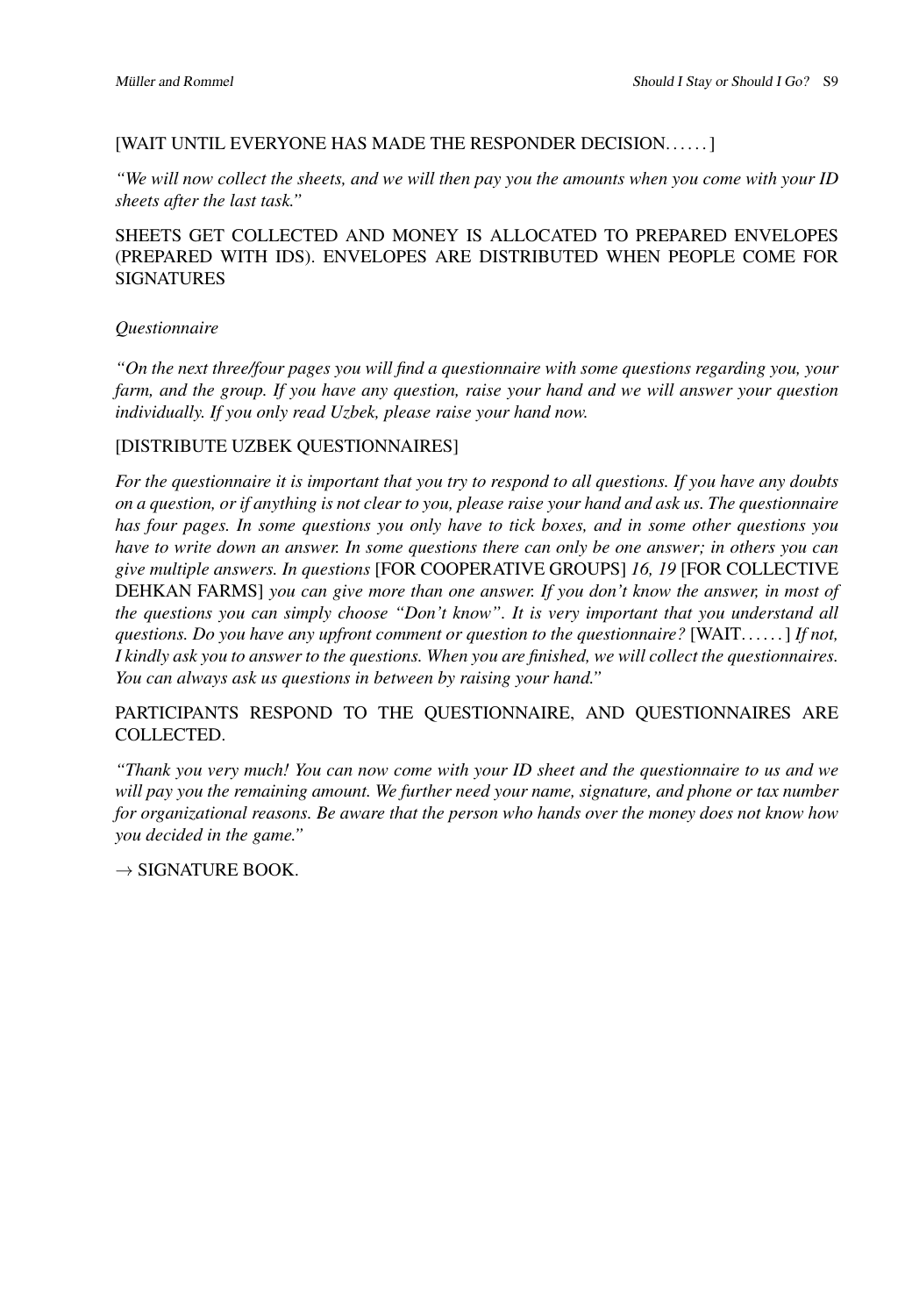# Ultimatum Game Decision Sheet <ID> First Decision: Proposer Please tick one option!

| I will get              | The other person will get | I choose             |
|-------------------------|---------------------------|----------------------|
| 40                      | $\boldsymbol{0}$          | $\Box$               |
| 39                      | $\,1$                     | $\Box$               |
| $\overline{38}$         | $\overline{2}$            | ō                    |
| 37                      | $\overline{\mathbf{3}}$   | $\Box$               |
| 36                      | $\overline{4}$            | $\Box$               |
| 35                      | 5                         | $\Box$               |
| 34                      | $\overline{6}$            | $\Box$               |
| $\overline{33}$         | $\overline{7}$            | $\Box$               |
| $\overline{32}$         | $\sqrt{8}$                | $\Box$               |
| 31                      | 9                         | $\Box$               |
| 30                      | 10                        | $\overline{\square}$ |
| 29                      | 11                        | $\Box$               |
| 28                      | 12                        | $\Box$               |
| 27                      | 13                        | $\Box$               |
| 26                      | 14                        | $\Box$               |
| 25                      | 15                        | $\Box$               |
| 24                      | 16                        | $\Box$               |
| 23                      | 17                        | $\Box$               |
| 22                      | 18                        | $\Box$               |
| 21                      | 19                        | $\Box$               |
| 20                      | 20                        | $\Box$               |
| 19                      | 21                        | $\Box$               |
| 18                      | 22                        | $\Box$               |
| 17                      | 23                        | $\Box$               |
| 16                      | 24                        | $\Box$               |
| 15                      | $\overline{25}$           | $\overline{\square}$ |
| 14                      | 26                        | $\Box$               |
| 13                      | 27                        | $\Box$               |
| 12                      | 28                        | $\Box$               |
| 11                      | 29                        | $\Box$               |
| 10                      | 30                        | $\Box$               |
| 9                       | 31                        | $\Box$               |
| $\,$ 8 $\,$             | 32                        | $\Box$               |
| $\boldsymbol{7}$        | 33                        | $\Box$               |
| 6                       | 34                        | $\Box$               |
| 5                       | 35                        | $\Box$               |
| $\overline{4}$          | 36                        | $\Box$               |
| $\overline{\mathbf{3}}$ | 37                        | $\Box$               |
| $\overline{c}$          | 38                        | $\Box$               |
| $\,1$                   | 39                        | $\Box$               |
| $\overline{0}$          | $\overline{40}$           | $\Box$               |